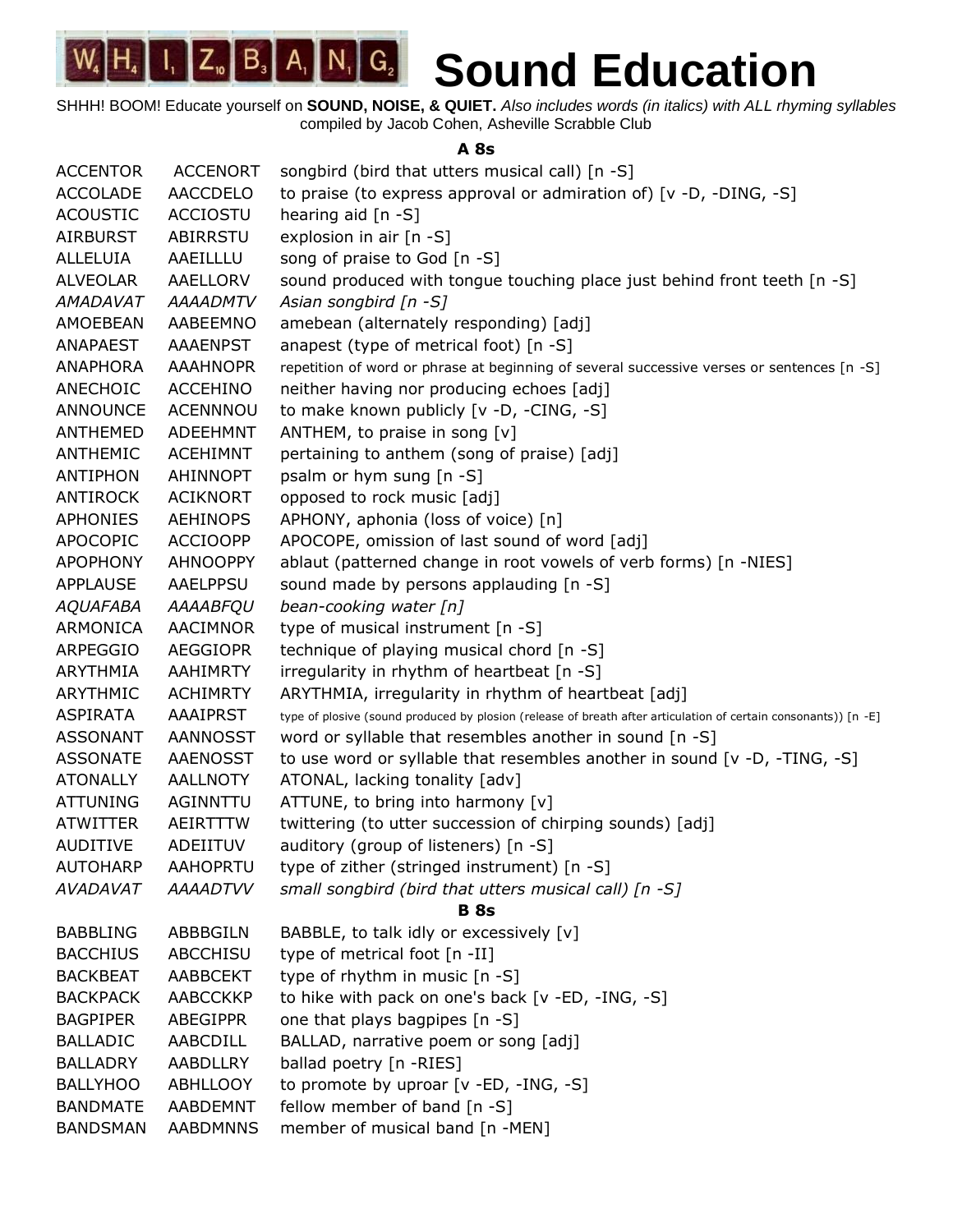| <b>BANJOIST</b> | ABIJNOST        | one who plays banjo (musical instrument) [n -S]                       |
|-----------------|-----------------|-----------------------------------------------------------------------|
| <b>BARITONE</b> | ABEINORT        | male singing voice [n -S]                                             |
| <b>BARKLESS</b> | <b>ABEKLRSS</b> | unable to bark [adj]                                                  |
| <b>BARYTONE</b> | <b>ABENORTY</b> | baritone (male singing voice) [n -S]                                  |
| <b>BASSNESS</b> | <b>ABENSSSS</b> | lowness in pitch [n -ES]                                              |
| <b>BEATLESS</b> | ABEELSST        | having no rhythm [adj]                                                |
| <b>BEBOPPER</b> | <b>BBEEOPPR</b> | one that likes bebop (type of jazz) [n -S]                            |
| <b>BECLAMOR</b> | <b>ABCELMOR</b> | to clamor loudly [v -ED, -ING, -S]                                    |
| <b>BEDEAFEN</b> | ABDEEEFN        | to deafen (to make deaf (lacking sense of hearing)) [v -ED, -ING, -S] |
| <b>BEHOWLED</b> | <b>BDEEHLOW</b> | BEHOWL, to howl at [v]                                                |
| <b>BELFRIED</b> | <b>BDEEFILR</b> | BELFRY, bell tower [adj]                                              |
| <b>BELFRIES</b> | <b>BEEFILRS</b> | BELFRY, bell tower [n]                                                |
| <b>BELLBUOY</b> | <b>BBELLOUY</b> | buoy (warning float) having bell [n -S]                               |
| <b>BELLOWED</b> | <b>BDEELLOW</b> | BELLOW, to shout in deep voice [v]                                    |
| <b>BELLOWER</b> | <b>BEELLORW</b> | one that bellows (to shout in deep voice) [n -S]                      |
| <b>BELLPULL</b> | <b>BELLLLPU</b> | cord pulled to ring bell [n -S]                                       |
| <b>BEMURMUR</b> | <b>BEMMRRUU</b> | to murmur at $[v - ED, -ING, -S]$                                     |
| <b>BERCEUSE</b> | <b>BCEEERSU</b> | lullaby [n -S]                                                        |
| BERIMBAU        | ABBEIMRU        | Brazilian musical instrument [n -S]                                   |
| BERIMING        | <b>BEGIIMNR</b> | BERIME, to berhyme (to compose in rhyme) [v]                          |
| <b>BESOOTHE</b> | <b>BEEHOOST</b> | to soothe (to restore to quiet or normal state) [v -D, -HING, -S]     |
| <b>BEWAILED</b> | ABDEEILW        | BEWAIL, to lament (to express sorrow or regret for) [v]               |
| <b>BEWAILER</b> | ABEEILRW        | one that bewails (to lament (to express sorrow or regret for)) [n -S] |
| BILABIAL        | AABBIILL        | sound articulated with both lips [n -S]                               |
| BINAURAL        | AABILNRU        | hearing with both ears [adj]                                          |
| <b>BIRDCALL</b> | ABCDILLR        | call of bird [n -S]                                                   |
| <b>BIRDSONG</b> | <b>BDGINORS</b> | song of bird $[n - S]$                                                |
| <b>BLAMMING</b> | ABGILMMN        | BLAM, to make loud sound like that of gunshot [v]                     |
| <b>BLASTING</b> | ABGILNST        | act of one that blasts [n -S] / BLAST, to use explosive [v]           |
| <b>BLATTING</b> | ABGILNTT        | BLAT, to bleat (to utter cry of sheep) [v]                            |
| <b>BLEATING</b> | ABEGILNT        | BLEAT, to utter cry of sheep [v]                                      |
| <b>BLEEPING</b> | <b>BEEGILNP</b> | BLEEP, to blip (to remove sound from recording) [v]                   |
| <b>BLIPPING</b> | <b>BGIILNPP</b> | BLIP, to remove sound from recording [v]                              |
| <b>BLUBBING</b> | <b>BBBGILNU</b> | BLUB, to blubber (to weep noisily) [v]                                |
| <b>BLUEBEAT</b> | ABBEELTU        | ska (popular music of Jamaica) [n -S]                                 |
| <b>BLUEBIRD</b> | <b>BBDEILRU</b> | songbird (bird that utters musical call) [n -S]                       |
| <b>BLUESIER</b> | <b>BEEILRSU</b> | BLUESY, resembling blues (musical form) [adj]                         |
| <b>BOBOLINK</b> | <b>BBIKLNOO</b> | songbird (bird that utters musical call) [n -S]                       |
| <b>BOBWHITE</b> | <b>BBEHIOTW</b> | game bird [n -S]                                                      |
| <b>BOINGING</b> | <b>BGGIINNO</b> | BOING, to make sound of reverberation or vibration [v]                |
| <b>BOMBABLE</b> | ABBBELMO        | BOMB, to attack with bombs (explosive projectiles) [adj]              |
| <b>BOMBARDE</b> | ABBDEMOR        | medieval shawm (woodwind) [n -S]                                      |
| <b>BONGOIST</b> | <b>BGINOOST</b> | bongo player [n -S]                                                   |
| <b>BOOGALOO</b> | ABGLOOOO        | to dance to rock music [v -ED, -ING, -S]                              |
| <b>BOOGEYED</b> | <b>BDEEGOOY</b> | BOOGEY, to boogie (to dance to rock music) [v]                        |
| <b>BOOGYING</b> | <b>BGGINOOY</b> | BOOGY, to boogie (to dance to rock music) [v]                         |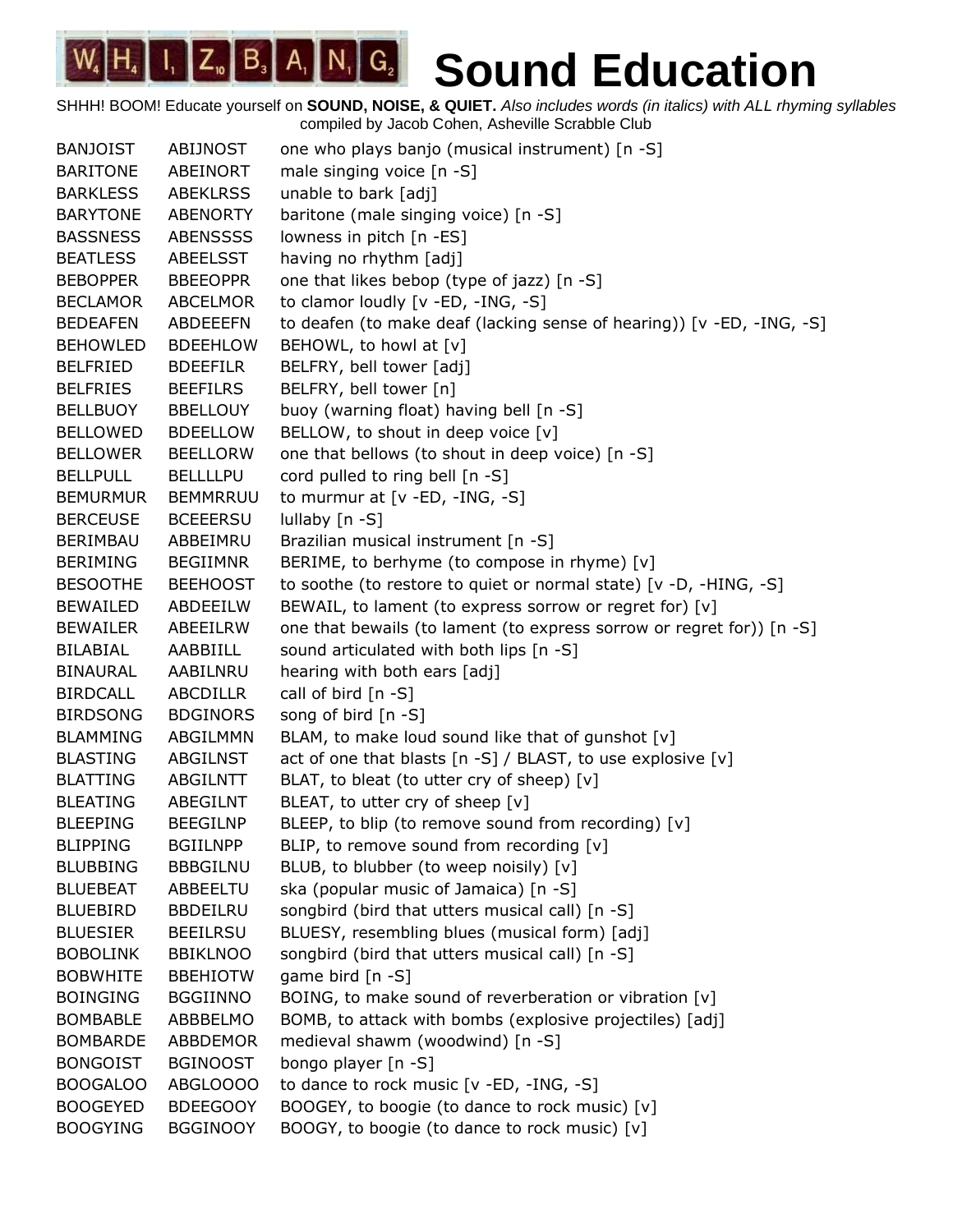| <b>BOOHOOED</b> | <b>BDEHOOOO</b> | BOOHOO, to weep noisily [v]                                                   |
|-----------------|-----------------|-------------------------------------------------------------------------------|
| <b>BOPPIEST</b> | <b>BEIOPPST</b> | BOPPY, suggestive of bebop [adj]                                              |
| <b>BOUSOUKI</b> | <b>BIKOOSUU</b> | bouzouki (stringed musical instrument) [n -S or -IA]                          |
| <b>BOUZOUKI</b> | <b>BIKOOUUZ</b> | stringed musical instrument [n -S or IA]                                      |
| <b>BOWWOWED</b> | <b>BDEOOWWW</b> | BOWWOW, to bark like dog [v]                                                  |
| <b>BRABBLER</b> | ABBBELRR        | one that brabbles (to quarrel noisily) [n -S]                                 |
| <b>BRISANCE</b> | <b>ABCEINRS</b> | shattering effect of explosive [n -S]                                         |
| <b>BROUHAHA</b> | AABHHORU        | uproar (state of noisy excitement and confusion) [n -S]                       |
| <b>BULLHORN</b> | <b>BHLLNORU</b> | electric megaphone [n -S]                                                     |
| <b>BUNFIGHT</b> | <b>BFGHINTU</b> | crowded, boisterous party [n -S]                                              |
| <b>BUZZIEST</b> | <b>BEISTUZZ</b> | BUZZY, having vibrating sound [adj]                                           |
|                 |                 | C <sub>8s</sub>                                                               |
| <b>CACKLING</b> | <b>ACCGIKLN</b> | CACKLE, to make sound of hen [v]                                              |
| <b>CAESURAL</b> | AACELRSU        | CAESURA, pause in line of verse [adj]                                         |
| <b>CAESURIC</b> | ACCEIRSU        | CAESURA, pause in line of verse [adj]                                         |
| CALAMATA        | <b>AAAACLMT</b> | kalamata (black olive grown in Greece) [n -S]                                 |
| <b>CALLIOPE</b> | <b>ACEILLOP</b> | keyboard musical instrument [n -S]                                            |
| <b>CAMPHENE</b> | <b>ACEEHMNP</b> | camphine (explosive liquid) [n -S]                                            |
| <b>CAMPHINE</b> | ACEHIMNP        | explosive liquid [n -S]                                                       |
| <b>CANARIES</b> | <b>AACEINRS</b> | CANARY, songbird (bird that utters musical call) [n]                          |
| <b>CANOROUS</b> | <b>ACNOORSU</b> | melodic (pertaining to melody (agreeable succession of musical sounds)) [adj] |
| CANTICLE        | <b>ACCEILNT</b> | hymn $[n - S]$                                                                |
| <b>CANTORIS</b> | <b>ACINORST</b> | to be sung by north side of choir in church [adj]                             |
| <b>CANTUSES</b> | <b>ACENSSTU</b> | CANTUS, style of church music [n]                                             |
| CANZONET        | <b>ACENNOTZ</b> | short song [n -S]                                                             |
| CARACARA        | AAAACCRR        | large hawk [n -S]                                                             |
| CARILLON        | ACILLNOR        | to play set of bells [v -NNED, -NNING, -S]                                    |
| <b>CAROLING</b> | <b>ACGILNOR</b> | act of singing joyously [n -S] / CAROL, to sing joyously [v]                  |
| CAROLLED        | <b>ACDELLOR</b> | CAROL, to sing joyously [v]                                                   |
| <b>CAROLLER</b> | ACELLORR        | caroler (one that carols (to sing joyously)) [n -S]                           |
| CASTANET        | <b>AACENSTT</b> | rhythm instrument [n -S]                                                      |
| <b>CASTRATO</b> | <b>AACORSTT</b> | singer castrated in boyhood [n -TI, -S]                                       |
| CAVATINA        | <b>AAACINTV</b> | simple song [n -S or -NE]                                                     |
| <b>CEREBRAL</b> | <b>ABCEELRR</b> | kind of consonant $[n - S]$                                                   |
| <b>CHAMPING</b> | <b>ACGHIMNP</b> | CHAMP, to chew noisily [v]                                                    |
| <b>CHANTIES</b> | ACEHINST        | CHANTY, chantey (sailor's song) [n]                                           |
|                 | <b>ACGHINNT</b> |                                                                               |
| <b>CHANTING</b> |                 | CHANT, to sing (to utter with musical inflections of voice) [v]               |
| <b>CHAUNTED</b> | <b>ACDEHNTU</b> | CHAUNT, to chant (to sing (to utter with musical inflections of voice)) [v]   |
| <b>CHAUNTER</b> | <b>ACEHNRTU</b> | one that chaunts (to chant) [n -S]                                            |
| CHAZANIM        | AACHIMNZ        | CHAZAN, cantor (religious singer) [n]                                         |
| <b>CHEDDITE</b> | <b>CDDEEHIT</b> | chedite (explosive) [n -S]                                                    |
| <b>CHEEPING</b> | <b>CEEGHINP</b> | CHEEP, to chirp (to utter short, shrill sound) [v]                            |
| <b>CHEERING</b> | <b>CEEGHINR</b> | CHEER, to applaud with shouts of approval [v]                                 |
| <b>CHEVALET</b> | <b>ACEEHLTV</b> | part of stringed instrument [n -S]                                            |
| <b>CHIRKING</b> | <b>CGHIIKNR</b> | CHIRK, to make shrill noise [v]                                               |
| <b>CHIRMING</b> | <b>CGHIIMNR</b> | CHIRM, to chirp (to utter short, shrill sound) [v]                            |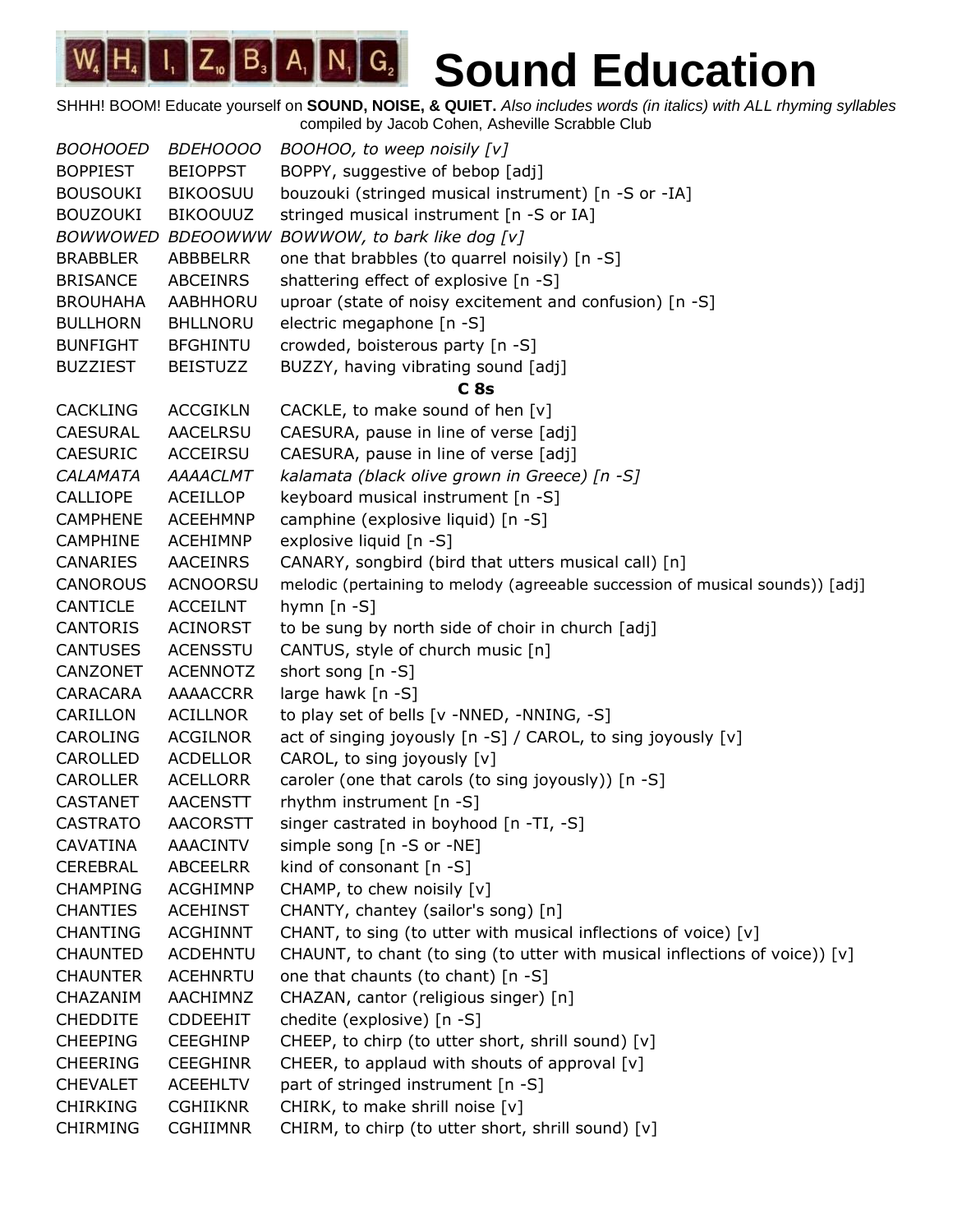SHHH! BOOM! Educate yourself on **SOUND, NOISE, & QUIET.** *Also includes words (in italics) with ALL rhyming syllables* compiled by Jacob Cohen, Asheville Scrabble Club

CHIRPING CGHIINPR CHIRP, to utter short, shrill sound [v] CHIRRING CGHIINRR CHIRR, to make harsh, vibrant sound [v] / CHIRRE [v] CHITCHAT ACCHHITT to indulge in small talk  $[v - TT, -TTING, -S]$ CHOIRBOY BCHIOORY boy who sings in choir (body of church singers) [n -S] CHOLIAMB ABCHILMO type of poetic meter [n -S] CHOMPING CGHIMNOP CHOMP, to champ (to chew noisily) [v] CHORAGUS ACGHORSU leader of chorus or choir [n -ES, -GI] CHORALLY ACHLLORY harmoniously (in harmonious manner) [adv] CHORDING CDGHINOR act of playing chord [n -S] / CHORD, to play chord (combination of three or more musical tones) [v] CHOREGUS CGHORSU choragus (leader of chorus or choir) [n -ES, -GI] CHORIAMB ABCHIMOR type of metrical foot [n -I, -S] CHORUSES CEHORSSU CHORUS, to sing in unison [v] *CHOWCHOW CCHHOOWW relish of mixed pickles in mustard [n -S]* CHUBASCO ABCCHOSU violent thunderstorm [n -S] CHUCKLER CCEHKLRU one that chuckles (to laugh quietly) [n -S] CHUFFEST CEFFHSTU CHUFF, gruff (low and harsh in speech) [adj] CHUFFING CFFGHINU CHUFF, to chug (to move with dull explosive sound)  $[v]$ CHUGALUG ACGGHLUU to drink without pause [v -GGED, -GGING, -S] CHUGGING CGGGHINU CHUG, to move with dull explosive sound [v] CHUMPING CGHIMNPU CHUMP, to munch (to chew with crackling sound) [v] CHUNKING CGHIKNNU CHUNK, to make dull explosive sound [v] CHURRING CGHINRRU CHURR, to make vibrant sound [v] CIMBALOM ABCILMMO Hungarian dulcimer [n -S] *CIVICISM CCIIIMSV system of government based upon individual rights [n -S]* CLACKING ACCGIKLN CLACK, to make abrupt, dry sound [v] CLAMORED ACDELMOR CLAMOR, to make loud outcries [v] CLAMORER ACELMORR one that clamors (to make loud outcries) [n -S] CLANGING ACGGILNN CLANG, to ring loudly [v] CLANGOUR ACGLNORU to clangor (to clang repeatedly) [v -ED, -ING, -S] CLANKIER ACEIKLNR CLANKY, making sharp, metallic sound [adj] CLANKING ACGIKLNN CLANK, to make sharp, metallic sound [v]  $CLAPPING$  ACGILNPP CLAP, to strike one palm against other  $[v]$ CLAQUEUR ACELQRUU member of claque [n -S] CLARINET ACEILNRT woodwind instrument [n -S] CLATTERY ACELRTTY having rattling noise [adj] CLICKING CCGIIKLN CLICK, to make short, sharp sound [v] CLINGING CGGIILNN CLING, to make high-pitched ringing sound  $[v]$ CLINKING CGIIKLNN CLINK, to make soft, sharp, ringing sound [v] CLONKIER CEIKLNOR CLONKY, making dull thumping sound [adj] CLONKING CGIKLNNO CLONK, to make dull thumping sound [v]  $CLOPPING$   $CGI L NOPP$   $CLOP$ , to make sound of hoof striking pavement  $[v]$ CLUCKING CCGIKLNU CLUCK, to make sound of hen [v] CLUNKING CGIKLNNU CLUNK, to thump (to strike so as to make dull, heavy sound) [v] *COCOBOLO BCCLOOOO tropical tree [n -S]* COMBINED BCDEIMNO skiing competition combining two events [n -S] COMPOSER CEMOOPRS one that writes music [n -S]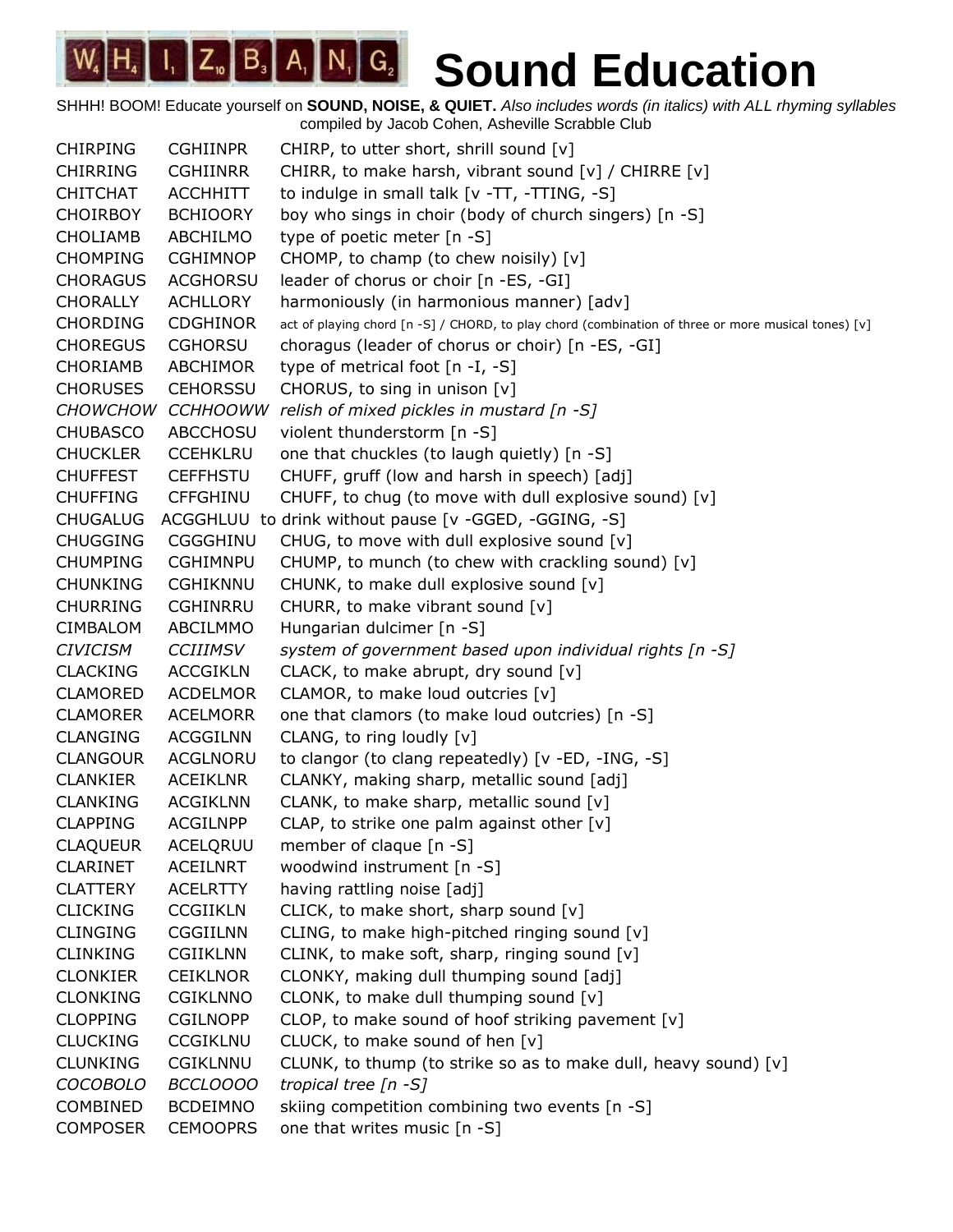| <b>CONCERTO</b> | <b>CEENOORT</b> | musical composition [n -S or -TI]                                            |
|-----------------|-----------------|------------------------------------------------------------------------------|
| <b>CONJUNTO</b> | <b>CJNNOOTU</b> | style of dance music along Mexican border [n -S]                             |
| CONTINUO        | <b>CINNOOTU</b> | type of instrumental part $[n - S]$                                          |
| <b>CONVERSE</b> | <b>CEENORSV</b> | to speak together [v -D, -SING, -S]                                          |
| <b>COOEEING</b> | <b>CEEGINOO</b> | COOEE, to cry out shrilly [v]                                                |
| <b>COOEYING</b> | <b>CEGINOOY</b> | COOEY, to cooee (to cry out shrilly) [v]                                     |
| <b>CORNETTO</b> | <b>CENOORTT</b> | musical wind instrument [n -S or -TI]                                        |
| <b>CORONACH</b> | <b>ACCHNOOR</b> | dirge (funeral song) [n -S]                                                  |
| <b>COUGHING</b> | <b>CGGHINOU</b> | COUGH, to expel air from lungs noisily [v]                                   |
| <b>COUSCOUS</b> | <b>CCOOSSUU</b> | North African cereal [n -ES]                                                 |
| <b>CRANCHED</b> | <b>ACCDEHNR</b> | CRANCH, to craunch (to crunch (to chew with crackling sound)) [v]            |
| <b>CRANCHES</b> | <b>ACCEHNRS</b> | CRANCH, to craunch (to crunch (to chew with crackling sound)) [v]            |
| <b>CRASHING</b> | <b>ACGHINRS</b> | CRASH, to collide noisily [v]                                                |
| <b>CREAKIER</b> | ACEEIKRR        | CREAKY, creaking (squeaking) [adj]                                           |
| CREAKILY        | <b>ACEIKLRY</b> | CREAKY, creaking (squeaking) [adv]                                           |
| <b>CREAKING</b> | <b>ACEGIKNR</b> | CREAK, to squeak (to make sharp, high-pitched sound) [v]                     |
| <b>CREPITUS</b> | <b>CEIPRSTU</b> | grating sound made in breathing [n CREPITUS]                                 |
| <b>CROAKIER</b> | <b>ACEIKORR</b> | CROAKY, low and hoarse [adj]                                                 |
| <b>CROAKILY</b> | ACIKLORY        | CROAKY, low and hoarse [adjv]                                                |
| <b>CROAKING</b> | <b>ACGIKNOR</b> | CROAK, to utter low, hoarse sound [v]                                        |
| <b>CROONIER</b> | <b>CEINOORR</b> | CROONY, having or being soft singing style [adj]                             |
| <b>CROONING</b> | <b>CGINNOOR</b> | CROON, to sing softly [v]                                                    |
| <b>CROUPOUS</b> | <b>COOPRSUU</b> | pertaining to croup (disease of throat) [adj]                                |
| <b>CRUMBUMS</b> | <b>BCMMRSUU</b> | CRUMBUM, despicable person [n]                                               |
| <b>CRUMHORN</b> | <b>CHMNORRU</b> | double-reed woodwind instrument [n -S]                                       |
| <b>CRUMPING</b> | <b>CGIMNPRU</b> | CRUMP, to crunch (to chew with crackling sound) [v]                          |
| <b>CRUNCHED</b> | <b>CCDEHNRU</b> | CRUNCH, to chew with crackling sound [v]                                     |
| <b>CRUNCHER</b> | <b>CCEHNRRU</b> | one that crunches (to chew with crackling sound) [n -S]                      |
| <b>CRUNCHES</b> | <b>CCEHNRSU</b> | CRUNCH, to chew with crackling sound [v]                                     |
| <b>CUCKOOED</b> | <b>CCDEKOOU</b> | CUCKOO, to repeat monotonously [v]                                           |
| <b>CYMBALER</b> | ABCELMRY        | one that plays cymbals (percussion instrument) [n -S]                        |
| <b>CYMBALOM</b> | <b>ABCLMMOY</b> | cimbalom (Hungarian dulcimer) [n -S]                                         |
|                 |                 | <b>D</b> 8s                                                                  |
| <b>DACTYLIC</b> | <b>ACCDILTY</b> | verse consisting of dactyls (type of metrical foot) [n -S]                   |
| <b>DEACONED</b> | <b>ACDDEENO</b> | DEACON, to read hymn aloud [v]                                               |
| <b>DEADENED</b> | <b>ADDDEEEN</b> | DEADEN, to diminish sensitivity or vigor of [v]                              |
| <b>DEADENER</b> | <b>ADDEEENR</b> | one that deadens (to diminish sensitivity or vigor of) [n -S]                |
| <b>DEAFENED</b> | <b>ADDEEEFN</b> | DEAFEN, to make deaf (lacking sense of hearing) [v]                          |
| <b>DEAFNESS</b> | <b>ADEEFNSS</b> | state of being deaf (lacking sense of hearing) [n -ES]                       |
| DEEJAYED        | ADDEEEJY        | DEEJAY, to work as disc jockey [v]                                           |
| <b>DESTRIER</b> | <b>DEEIRRST</b> | warhorse (musical or dramatic work that has been performed to excess) [n -S] |
| <b>DETONATE</b> | ADEENOTT        | to cause to explode [v -D, -TING, -S]                                        |
| <b>DETUNING</b> | <b>DEGINNTU</b> | DETUNE, to adjust (instrument) so that it is no longer in tune [v]           |
| <b>DIAPASON</b> | AADINOPS        | burst of harmonious sound [n -S]                                             |
| <b>DIAPHONE</b> | ADEHINOP        | low-pitched foghorn [n -S]                                                   |
| <b>DIASTOLE</b> | ADEILOST        | normal rhythmical dilation of heart [n -S]                                   |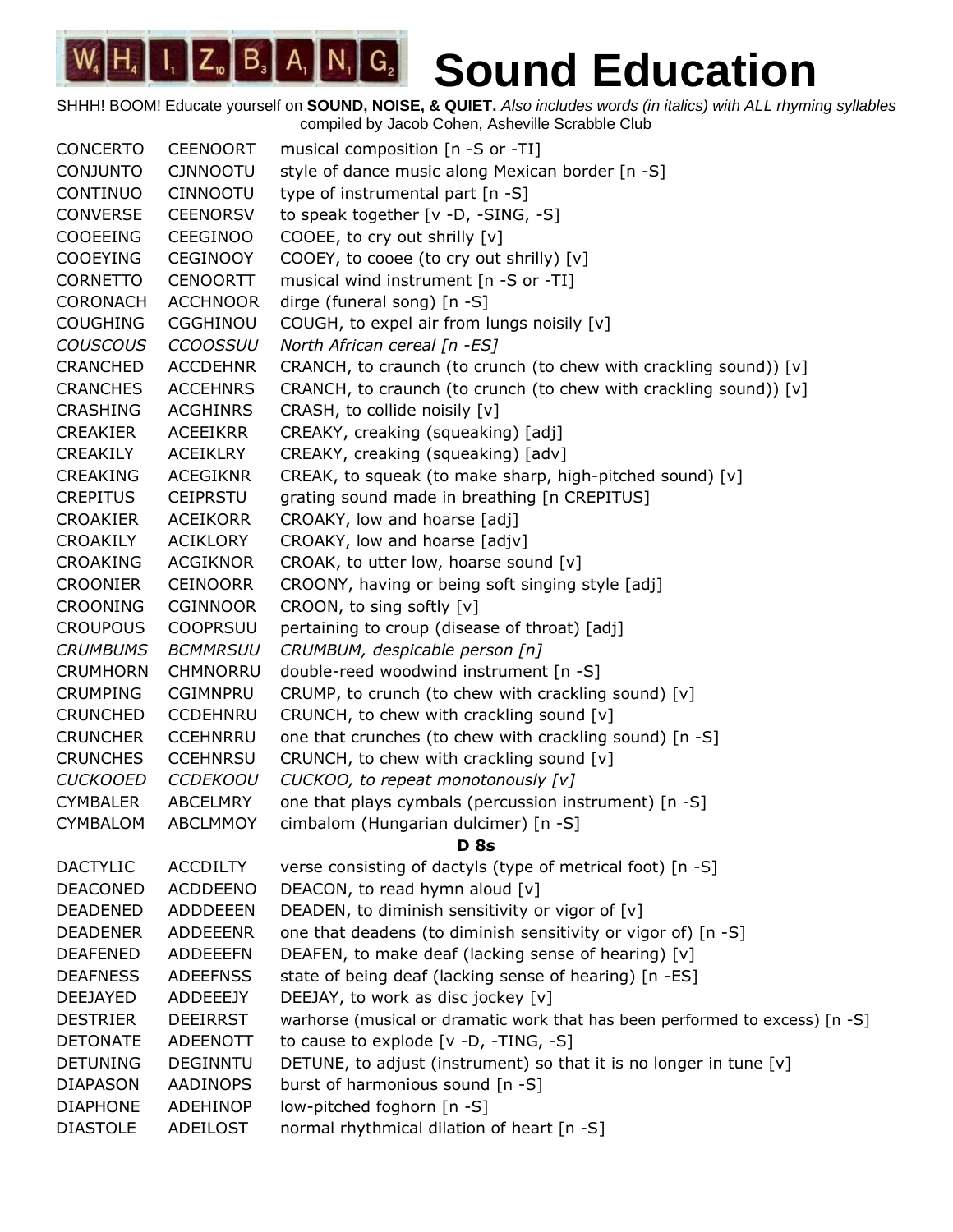| <b>DIATONIC</b> | ACDIINOT        | pertaining to type of musical scale [adj]                                       |
|-----------------|-----------------|---------------------------------------------------------------------------------|
| <b>DIATREME</b> | ADEEIMRT        | volcanic vent produced by gaseous explosions [n -S]                             |
| <b>DIATRIBE</b> | ABDEIIRT        | bitter and abusive criticism $[n -S]$                                           |
| <b>DICHOTIC</b> | <b>CCDHIIOT</b> | affecting two ears differently [adj]                                            |
| <b>DICTATOR</b> | <b>ACDIORTT</b> | one that dictates (to read aloud for recording) [n -S]                          |
| <b>DIMINISH</b> | <b>DHIIIMNS</b> | to lessen (to make or become less) [v -ED, -ING, -ES]                           |
| <b>DINGDONG</b> | <b>DDGGINNO</b> | to make ringing sound [v -ED, -ING, -S]                                         |
| <b>DIPODIES</b> | <b>DDEIIOPS</b> | DIPODY, dimeter (verse of two metrical feet) [n]                                |
| <b>DIRGEFUL</b> | <b>DEFGILRU</b> | DIRGE, funeral song [adj]                                                       |
| <b>DISPLODE</b> | <b>DDEILOPS</b> | to explode (to blow up) [v -D, -DING, -S]                                       |
| <b>DISQUIET</b> | DEIIQSTU        | to deprive of quiet, rest, or peace [v -ED, -ING, -S]                           |
| <b>DOGGEREL</b> | <b>DEEGGLOR</b> | trivial, awkwardly written verse [n -S]                                         |
| <b>DOLOROSO</b> | <b>DLOOOORS</b> | having mournful musical quality [adj]                                           |
| <b>DOORBELL</b> | <b>BDELLOOR</b> | bell at door [n -S]                                                             |
| <b>DOWNBEAT</b> | <b>ABDENOTW</b> | first beat of musical measure [n -S]                                            |
| DOWNTOWN        | <b>DNNOOTWW</b> | business district of city [n -S]                                                |
| <b>DOXOLOGY</b> | DGLOOOXY        | hymn or verse of praise to God [n -GIES]                                        |
| <b>DRAWLING</b> | ADGILNRW        | DRAWL, to speak slowly with vowels greatly prolonged [v]                        |
| <b>DROLLEST</b> | <b>DELLORST</b> | DROLL, comical (funny (causing laughter or amusement)) [adj]                    |
| <b>DROPTOPS</b> | <b>DOOPSPRT</b> | DROPTOP, convertible automobile [n]                                             |
| <b>DRUMBEAT</b> | <b>ABDEMRTU</b> | sound of drum [n -S]                                                            |
| <b>DRUMFISH</b> | <b>DFHIMRSU</b> | fish that makes drumming sound [n -ES]                                          |
| <b>DRUMHEAD</b> | ADDEHMRU        | material that is stretched over end of drum [n -S]                              |
| <b>DRUMLIKE</b> | DEIKLMRU        | resembling head of drum [adj]                                                   |
| <b>DRUMMING</b> | <b>DGIMMNRU</b> | act of beating drum $[n -S]$ / DRUM, to beat drum (percussion instrument) $[v]$ |
| <b>DUETTING</b> | DEGINTTU        | DUET, to perform duet (musical composition for two) [v]                         |
| <b>DUETTIST</b> | DEISTTTU        | participant in duet (musical composition for two) [n -S]                        |
| <b>DULCETLY</b> | <b>CDELLTUY</b> | melodiously [adv]                                                               |
| <b>DULCIANA</b> | AACDILNU        | soft-toned organ stop [n -S]                                                    |
| <b>DULCIMER</b> | CDEILMRU        | stringed instrument [n -S]                                                      |
| <b>DYNAMITE</b> | <b>ADEIMNTY</b> | to blow up with powerful explosive [v -D, -TING, -S]                            |
| <b>DYSLALIA</b> | <b>AADILLSY</b> | inability to articulate speech [n -S]                                           |
|                 |                 | E 8s                                                                            |
| <b>EARPHONE</b> | <b>AEEHNOPR</b> | listening device worn over ear [n -S]                                           |
| <b>EARPIECE</b> | ACEEEIPR        | earphone (listening device worn over ear) [n -S]                                |
| <b>EARWAXES</b> | AAEERSWX        | EARWAX, cerumen (waxy secretion of ear) [n]                                     |
| <b>ECHOGRAM</b> | <b>ACEGHMOR</b> | record produced by device that uses ultrasonic waves [n -S]                     |
| <b>ECHOLESS</b> | <b>CEEHLOSS</b> | producing no echo [adj]                                                         |
| <b>EINSTEIN</b> | <b>EEIINNST</b> | very intelligent person [n -S]                                                  |
| <b>EJECTIVE</b> | <b>CEEEIJTV</b> | sound produced with air compressed above closed glottis [n -S]                  |
| <b>ELLIPSIS</b> | <b>EIILLPSS</b> | omission of word or words in sentence [n -SES]                                  |
| <b>ENCLITIC</b> | <b>CCEIILNT</b> | word pronounced as part of preceding word [n -S]                                |
| <b>EPICEDIA</b> | ACDEEIIP        | funeral songs [n]                                                               |
| <b>EUPHONIC</b> | <b>CEHINOPU</b> | EUPHONY, pleasant sound [adj]                                                   |
| <b>EXPLODER</b> | <b>DEELOPRX</b> | to that explodes (to blow up) [n -S]                                            |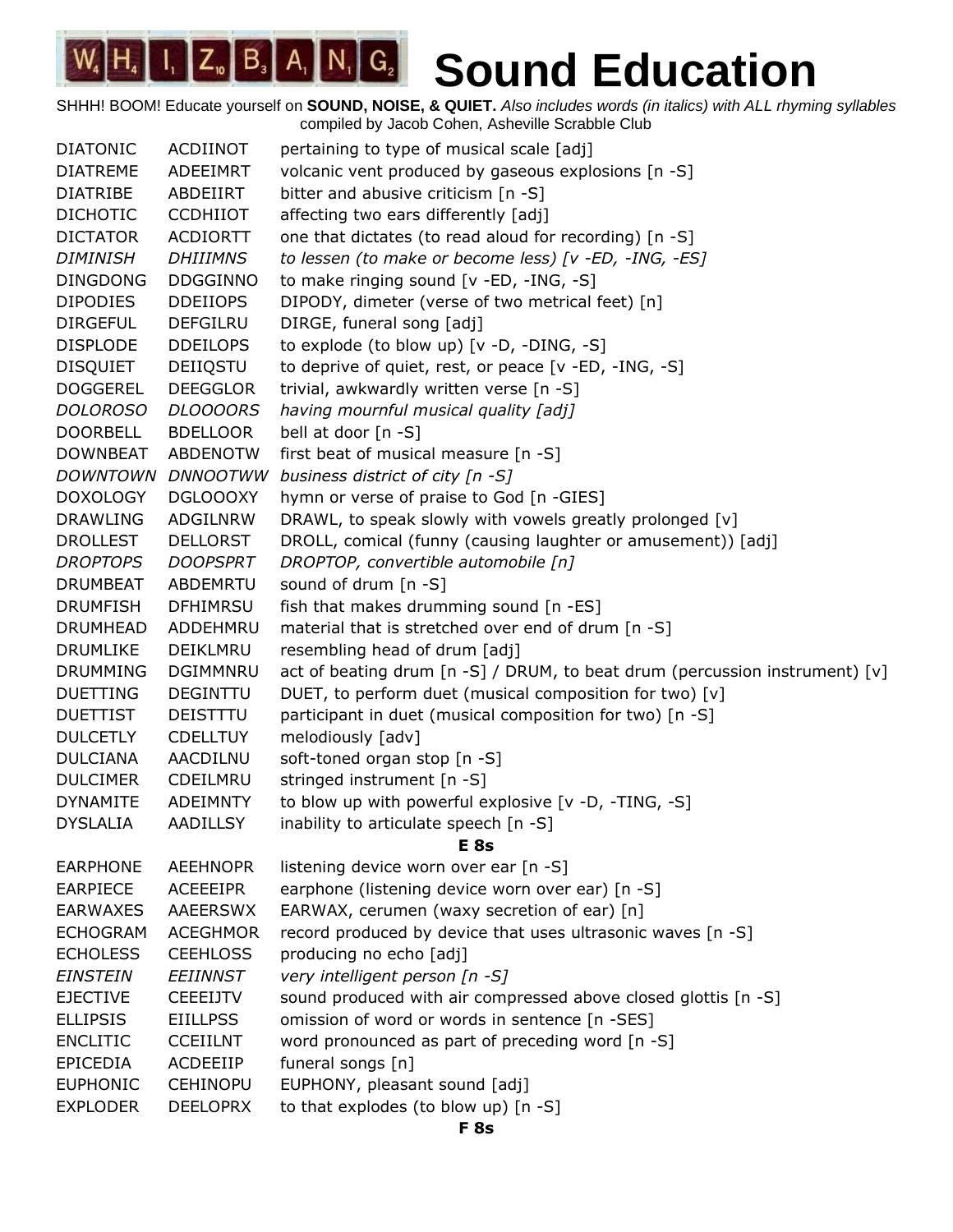| <b>FALSETTO</b> | <b>AEFLOSTT</b> | artificially high voice [n -S]                                      |
|-----------------|-----------------|---------------------------------------------------------------------|
| <b>FANTASIA</b> | AAAFINST        | free-form musical composition [n -S]                                |
| <b>FANTASIE</b> | <b>AAEFINST</b> | fantasia (free-form musical composition) [n -S]                     |
| <b>FIDDLING</b> | <b>DDFGIILN</b> | FIDDLE, to play violin [v]                                          |
| <b>FILMIEST</b> | <b>EFIILMST</b> | FILMY, resembling or covered with film; hazy [adj]                  |
| <b>FIREWORK</b> | <b>EFIKORRW</b> | device for producing striking display of light or loud noise [n -S] |
| <b>FIZZIEST</b> | <b>EFIISTZZ</b> | FIZZY, fizzing (hissing or sputtering sound) [adj]                  |
| <b>FIZZLING</b> | <b>FGIILNZZ</b> | FIZZLE, to fizz (to make hissing or sputtering sound) [v]           |
| <b>FLAMENCO</b> | <b>ACEFLMNO</b> | strongly rhythmic style of dancing [n -S]                           |
| <b>FLAUTIST</b> | AFILSTTU        | flutist $[n - S]$                                                   |
| <b>FLOPPING</b> | <b>FGILNOPP</b> | FLOP, to fall heavily and noisily $[v]$                             |
| <b>FLUENTLY</b> | <b>EFLLNTUY</b> | FLUENT, spoken or written with effortless ease [adv]                |
| <b>FLUTEYER</b> | <b>EEFLRTUY</b> | FLUTEY, fluty (resembling flute in sound) [adj]                     |
| <b>FLUTIEST</b> | <b>EFILSTTU</b> | FLUTEY, fluty (resembling flute in sound) [adj] / FLUTY [adj]       |
| <b>FOLKIEST</b> | <b>EFIKLOST</b> | FOLKIE, being in style of folk music [adj] / FOLKY, folkie [adj]    |
| <b>FOLKSONG</b> | <b>FGKLNOOS</b> | song of folk music of area [n -S]                                   |
| <b>FOOTFALL</b> | <b>AFFLLOOT</b> | sound of footstep [n -S]                                            |
| <b>FORZANDO</b> | <b>ADFNOORZ</b> | sforzato (playing of tone or chord with sudden force) [n -S or -DI] |
| <b>FREEBEES</b> | <b>BEEEEFRS</b> | FREEBEE, freebie (something given or received without charge) [n    |
| <b>FREEBIES</b> | <b>BEEEFIRS</b> | FREEBIE, something given or received without charge [n]             |
| <b>FRONTMAN</b> | AFMNNORT        | most prominent member of group of musicians [n -MEN]                |
| <b>FRONTONS</b> | <b>FNNOORTS</b> | FRONTON, jai* alai* arena [n]                                       |
| <b>FROUFROU</b> | <b>FFOORRUU</b> | rustling sound [n -S]                                               |
| <b>FULMINIC</b> | CFIILMNU        | highly explosive [adj]                                              |
| <b>FUNKSTER</b> | <b>EFKNRSTU</b> | fan or performer of earthy, bluesy music [n -S]                     |
| <b>FUNNIEST</b> | EFINNSTU        | FUNNY, causing laughter or amusement [adj]                          |
| <b>FUZZTONE</b> | <b>EFNOTUZZ</b> | blurred audio effect [n -S]                                         |
|                 |                 | G <sub>8s</sub>                                                     |
| <b>GAGGLING</b> | AGGGGILN        | GAGGLE, to cackle (to make sound of hen) [v]                        |
| <b>GARDYLOO</b> | <b>ADGLOORY</b> | used as warning cry [interj]                                        |
| <b>GIGGLING</b> | <b>GGGGIILN</b> | GIGGLE, to laugh in silly manner [v]                                |
| <b>GLUGGING</b> | GGGGILNU        | GLUG, to make gurgling sound [v]                                    |
| <b>GLYCONIC</b> | <b>CCGILNOY</b> | type of verse line $[n - S]$                                        |
| <b>GONGLIKE</b> | <b>EGGIKLNO</b> | resembling gong (disc-like percussion instrument) [adj]             |
| <b>GOSPELLY</b> | <b>EGLLOPSY</b> | having characteristics of gospel music [adj]                        |
| <b>GROANING</b> | AGGINNOR        | GROAN, to utter low, mournful sound [v]                             |
| <b>GROWLIER</b> | <b>EGILORRW</b> | GROWLY, deep and harsh in speech [adj]                              |
| <b>GROWLING</b> | <b>GGILNORW</b> | GROWL, to utter deep, harsh sound [v]                               |
| <b>GRUFFEST</b> | <b>EFFGRSTU</b> | GRUFF, low and harsh in speech [adj]                                |
| <b>GRUFFIER</b> | EFFGIRRU        | GRUFFY, gruff (low and harsh in speech) [adj]                       |
| <b>GRUFFILY</b> | <b>FFGILRUY</b> | in gruffy (gruff (low and harsh in speech)) manner [adv]            |
| <b>GRUFFING</b> | <b>FFGGINRU</b> | GRUFF, to utter in gruff voice [v]                                  |
| <b>GRUFFISH</b> | <b>FFGHIRSU</b> | somewhat gruff (low and harsh in speech) [adj]                      |
| <b>GRUMBLER</b> | <b>BEGLMRRU</b> | one that grumbles (to mutter in discontent) [n -S]                  |
| <b>GRUNTING</b> | <b>GGINNRTU</b> | GRUNT, to utter deep, guttural sound [v]                            |
| <b>GUFFAWED</b> | <b>ADEFFGUW</b> | GUFFAW, to laugh loudly [v]                                         |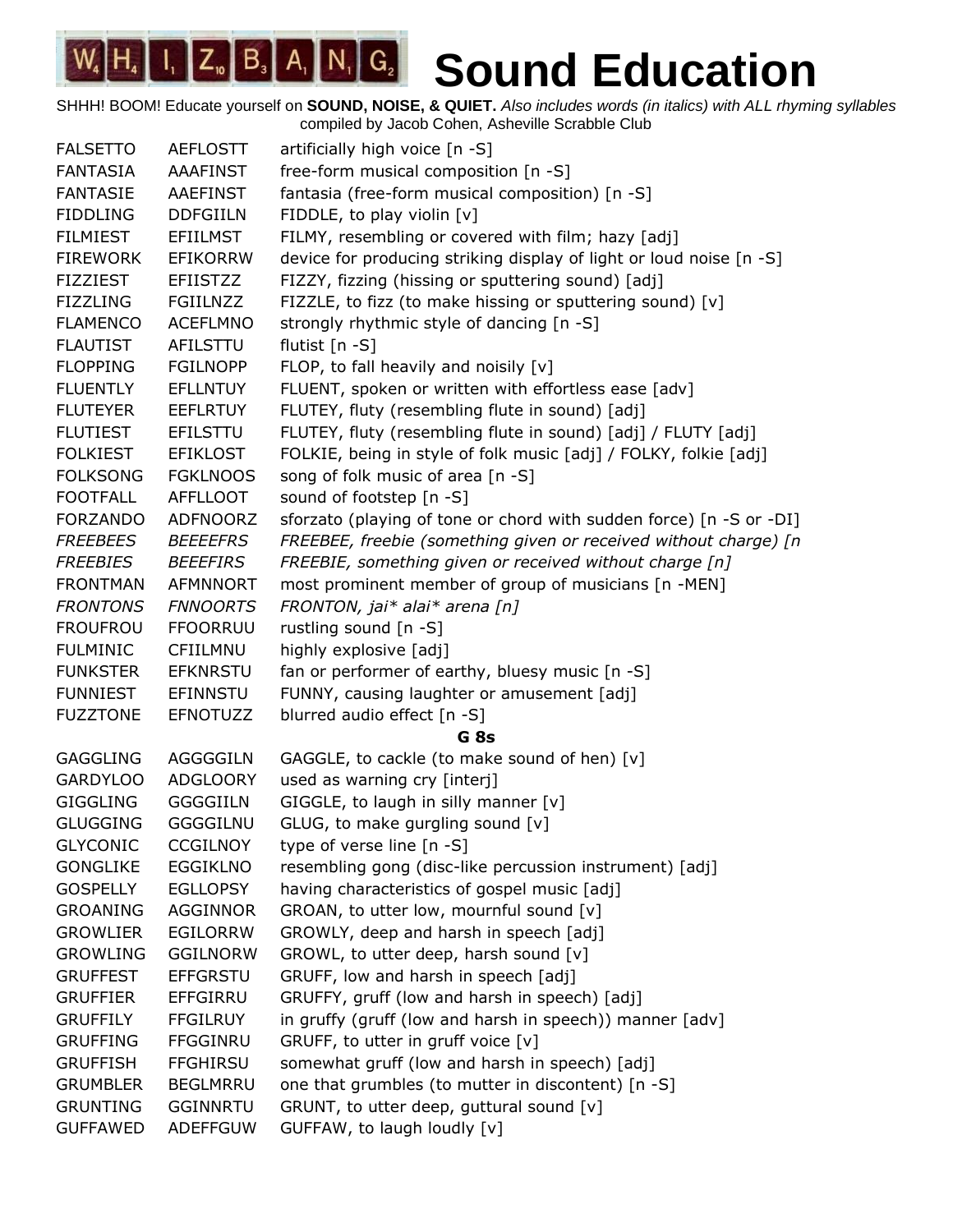| <b>GUGGLING</b> | <b>GGGGLINU</b> | GUGGLE, to gurgle (to flow with bubbling sounds) [v]                          |
|-----------------|-----------------|-------------------------------------------------------------------------------|
| <b>GUITGUIT</b> | GGIITTUU        | tropical American bird [n -S]                                                 |
| <b>GUNPAPER</b> | <b>AEGNPPRU</b> | type of explosive paper [n -S]                                                |
| <b>GURGLIER</b> | EGGILRRU        | GURGLY, making bubbling sounds [adj]                                          |
| <b>GURGLING</b> | GGGILNRU        | GURGLE, to flow with bubbling sounds [v]                                      |
| <b>GUTTURAL</b> | AGLRTTUU        | throaty sound $[n - S]$                                                       |
|                 |                 | <b>H</b> 8s                                                                   |
| <b>HAGGADAH</b> | <b>AAADGGHH</b> | biblical narrative [n -S, -DOT, -DOTH]                                        |
| <b>HAGGADAS</b> | <b>AAADGGHS</b> | HAGGADA, haggadah (biblical narrative) [n]                                    |
| <b>HALALAHS</b> | <b>AAAHHLLS</b> | HALALAH, halala (Saudi Arabian coin) [n]                                      |
| <b>HALAVAHS</b> | <b>AAAHHLSV</b> | HALAVAH, halvah (Turkish confection) [n]                                      |
| <b>HALLOAED</b> | AADEHLLO        | HALLOA, to hallo (to shout (to utter loudly)) [v]                             |
| <b>HALLOING</b> | AGHILLNO        | HALLO, to shout (to utter loudly) [v]                                         |
| <b>HALLOOED</b> | <b>ADEHLLOO</b> | HALLOO, to hallo (to shout (to utter loudly)) [v]                             |
| <b>HAMATSAS</b> | <b>AAAHMSST</b> | HAMATSA, dance inspired by spirit of man-eating monster [n]                   |
| <b>HANDBELL</b> | <b>ABDEHLLN</b> | small bell with handle [n -S]                                                 |
| <b>HAPHTARA</b> | <b>AAAHHPRT</b> | biblical selection [n -S, -ROT, -ROTH]                                        |
| <b>HARKENED</b> | ADEEHKNR        | HARKEN, to hearken (to listen to) [v]                                         |
| <b>HARKENER</b> | AEEHKNRR        | one that harkens (to hearken (to listen to)) [n -S]                           |
| <b>HARMONIC</b> | <b>ACHIMNOR</b> | overtone (higher partial tone) [n -S]                                         |
| <b>HARRUMPH</b> | AHHMPRRU        | to make guttural sound [v -ED, -ING, -S]                                      |
| <b>HAUSFRAU</b> | <b>AAFHRSUU</b> | housewife [n -EN, -S]                                                         |
| <b>HAUTBOIS</b> | ABHIOSTU        | hautboy (oboe (woodwind instrument)) [n HAUTBOIS]                             |
| HAZZANIM        | AAHIMNZZ        | HAZZAN, hazan (cantor (religious singer)) [n]                                 |
| <b>HEARABLE</b> | AABEEHLR        | HEAR, to perceive by ear [adj]                                                |
| <b>HEEHAWED</b> | <b>ADEEEHHW</b> | HEEHAW, to guffaw (to laugh loudly) [v]                                       |
| <b>HEMIOLIA</b> | AEHIILMO        | hemiola (rhythmic alteration in music) [n -S]                                 |
| <b>HEXAPODY</b> | ADEHOPXY        | line of verse with six feet [n -DIES]                                         |
| <b>HICCOUGH</b> | <b>CCGHHIOU</b> | to hiccup (to make peculiar-sounding, spasmodic inhalation) [v -ED, -ING, -S] |
| <b>HICCUPED</b> | <b>CCDEHIPU</b> | HICCUP, to make peculiar-sounding, spasmodic inhalation [v]                   |
| <b>HILARITY</b> | <b>AHIILRTY</b> | noisy merriment [n -TIES]                                                     |
| <b>HILLOAED</b> | <b>ADEHILLO</b> | HILLOA, to hallo (to shout (to utter loudly)) [v]                             |
| <b>HILLOING</b> | <b>GHIILLNO</b> | HILLO, to hallo (to shout (to utter loudly)) [v]                              |
| <b>HINNYING</b> | <b>GHIINNNY</b> | HINNY, to whinny (to neigh in low or gentle manner) [v]                       |
| <b>HISSIEST</b> | <b>EHIISSST</b> | HISSY, characterized by hissing sound [adj]                                   |
| <b>HITMAKER</b> | <b>AEHIKMRT</b> | musician who produces best-selling records [n -S]                             |
| <b>HOARSELY</b> | <b>AEHLORSY</b> | HOARSE, low and rough in sound [adv]                                          |
| <b>HOARSEST</b> | <b>AEHORSST</b> | HOARSE, low and rough in sound [adj]                                          |
| <b>HOLLAING</b> | AGHILLNO        | HOLLA, to hallo (to shout (to utter loudly)) [v]                              |
| <b>HOLLERED</b> | <b>DEEHLLOR</b> | HOLLER, to yell (to cry out loudly) [v]                                       |
| <b>HOLLOAED</b> | <b>ADEHLLOO</b> | HOLLOA, to hallo (to shout (to utter loudly)) [v]                             |
| <b>HOLLOING</b> | <b>GHILLNOO</b> | HOLLO, to hallo (to shout (to utter loudly)) [v]                              |
| <b>HOLLOOED</b> | DEHLLOOO        | HOLLOO, to hallo (to shout (to utter loudly)) [v]                             |
| <b>HOOFBEAT</b> | ABEFHOOT        | sound of hooves striking ground [n -S]                                        |
| <b>HOORAHED</b> | <b>ADEHHOOR</b> | HOORAH, to hurrah (to cheer (to applaud with shouts of approval)) [v]         |
| <b>HOORAYED</b> | <b>ADEHOORY</b> | HOORAY, to hurrah (to cheer (to applaud with shouts of approval)) [v]         |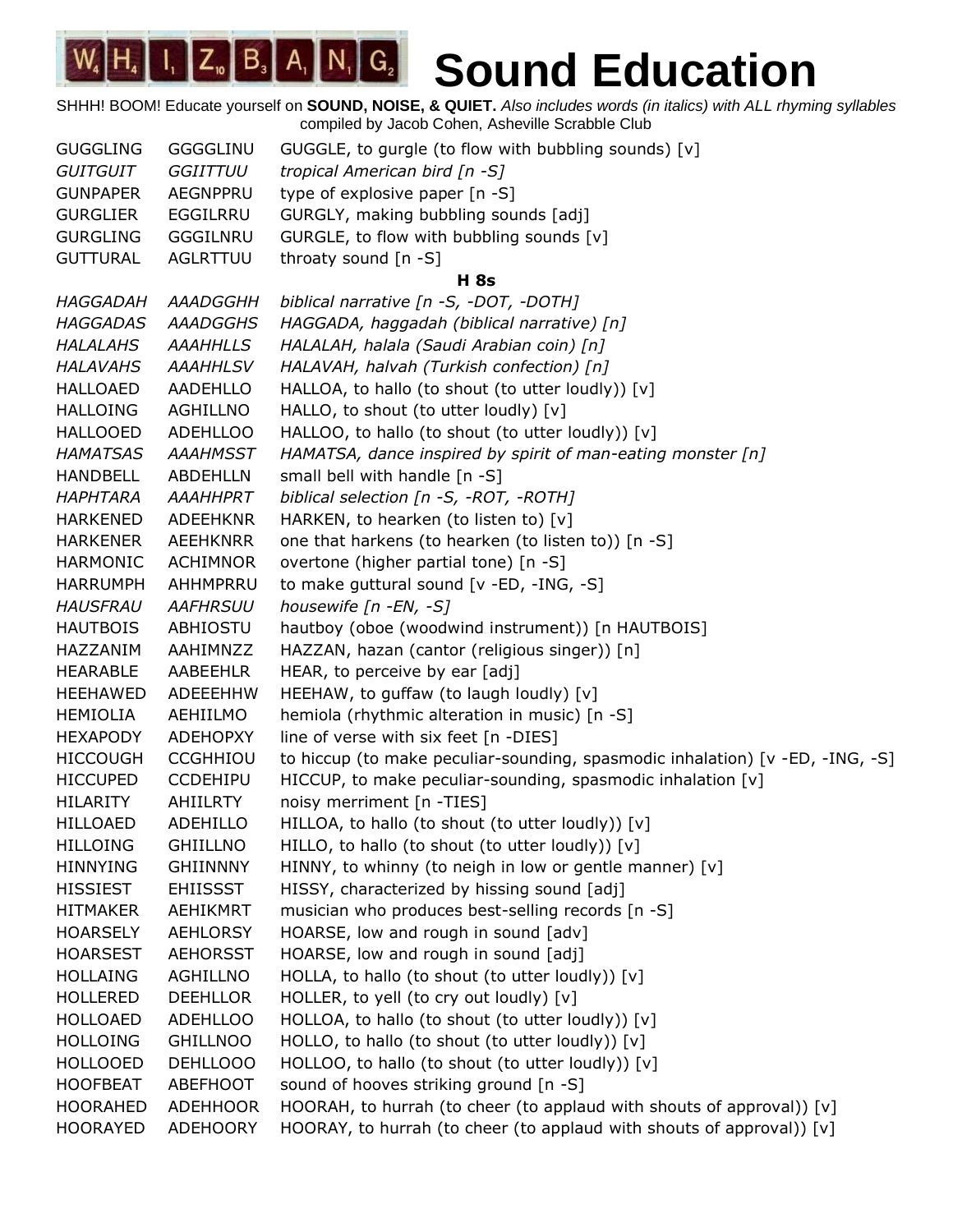| <b>HOOTIEST</b> | <b>EHIOOSTT</b> | HOOTY, sounding like cry of owl [adj]                                        |
|-----------------|-----------------|------------------------------------------------------------------------------|
| <b>HORNPIPE</b> | <b>EHINOPPR</b> | musical instrument [n -S]                                                    |
| <b>HOTSHOTS</b> | <b>HHOOSSTT</b> | HOTSHOT, showily skillful person [n]                                         |
| <b>HOTSPOTS</b> | <b>HOOPSSTT</b> | HOTSPOT, area known for violence or unrest [n]                               |
| <b>HOUSIEST</b> | <b>EHIOSSTU</b> | HOUSEY, being in style of house music [adj]                                  |
| <b>HULLOAED</b> | ADEHLLOU        | HULLOA, to hallo (to shout (to utter loudly)) [v]                            |
| <b>HULLOING</b> | GHILLNOU        | HULLO, to hallo (to shout (to utter loudly)) [v]                             |
| <b>HULLOOED</b> | <b>DEHLLOOU</b> | HULLOO, to hallo (to shout (to utter loudly)) [v]                            |
| <b>HUMDRUMS</b> | <b>DHMMRSUU</b> | HUMDRUM, dull, boring person [n]                                             |
| <b>HUMMABLE</b> | ABEHLMMU        | capable of being hummed (to sing without opening lips or saying words) [adj] |
| <b>HUMPHING</b> | <b>GHHIMNPU</b> | HUMPH, to utter grunt [v]                                                    |
| <b>HURRAHED</b> | ADEHHRRU        | HURRAH, to cheer (to applaud with shouts of approval) [v]                    |
| <b>HURRAYED</b> | ADEHRRUY        | HURRAY, to hurrah (to cheer (to applaud with shouts of approval)) [v]        |
| <b>HUSHEDLY</b> | <b>DEHHLSUY</b> | HUSH, to quiet (to cause to be quiet) [adv]                                  |
| <b>HUSKIEST</b> | <b>EHIKSSTU</b> | HUSKY, hoarse (low and rough in sound) [adj]                                 |
| <b>HUZZAHED</b> | ADEHHUZZ        | HUZZAH, to huzza (to cheer (to applaud with shouts of approval)) [v]         |
| <b>HUZZAING</b> | AGHINUZZ        | HUZZA, to cheer (to applaud with shouts of approval) [v]                     |
| <b>HYMENEAL</b> | AEEHLMNY        | wedding song or poem [n -S]                                                  |
| <b>HYMNBOOK</b> | <b>BHKMNOOY</b> | hymnal (book of hymns) [n -S]                                                |
|                 |                 | I8s                                                                          |
| <b>IAMBUSES</b> | ABEIMSSU        | IAMBUS, iamb (type of metrical foot) [n]                                     |
| <b>IDIOLECT</b> | <b>CDEIILOT</b> | one's speech pattern [n -S]                                                  |
| <b>INTONATE</b> | <b>AEINNOTT</b> | to intone (to speak in singing voice) [v -D, -TING, -S]                      |
| <b>INTONING</b> | <b>GIINNNOT</b> | INTONE, to speak in singing voice [v]                                        |
|                 |                 | <b>J</b> 8s                                                                  |
| <b>JACAMARS</b> | <b>AAACJMRS</b> | JACAMAR, tropical bird [n]                                                   |
| <b>JAMBOREE</b> | ABEEJMOR        | noisy celebration [n -S]                                                     |
| <b>JANGLIER</b> | AEGIJLNR        | JANGLY, jangling (to make harsh, metallic sound) [adj]                       |
| <b>JANGLING</b> | AGGIJLNN        | JANGLE, to make harsh, metallic sound [v]                                    |
| JAZZLIKE        | AEIJKLZZ        | resembling type of music [adj]                                               |
| <i>JEZEBELS</i> | <b>BEEEJLSZ</b> | JEZEBEL, scheming, wicked woman [n]                                          |
| <b>JINGLIER</b> | <b>EGIIJLNR</b> | JINGLY, jingling [adj]                                                       |
| <b>JINGLING</b> | <b>GGIIJLNN</b> | JINGLE, to make tinkling sound $[v]$                                         |
| <b>JONGLEUR</b> | <b>EGJLNORU</b> | minstrel (medieval musician) [n -S]                                          |
| <b>JUNGLIST</b> | <b>GIJLNSTU</b> | performer of style of fast dance music [n -S]                                |
|                 |                 | <b>K8s</b>                                                                   |
| <b>KABLOOEY</b> | <b>ABEKLOOY</b> | used to indicate sound of abrupt happening [interj]                          |
| KABLOOIE        | <b>ABEIKLOO</b> | kablooey, (used to indicate sound of abrupt happening) [interj]              |
| <b>KAFUFFLE</b> | <b>AEFFFKLU</b> | disturbance or commotion [n -S]                                              |
| <b>KALAMATA</b> | <b>AAAAKLMT</b> | black olive grown in Greece [n -S]                                           |
| <b>KATAKANA</b> | AAAAKKNT        | Japanese syllabic symbol [n -S]                                              |
| KAVAKAVA        | <b>AAAAKKVV</b> | kava (tropical shrub) [n -S]                                                 |
| <b>KERPLUNK</b> | <b>EKKLNPRU</b> | to fall or drop with heavy sound [v -ED, -ING, -S]                           |
| KHAZENIM        | AEHIKMNZ        | KHAZEN, hazzan (hazan (cantor (religious singer))) [n]                       |
| <b>KILLDEER</b> | <b>DEEIKLLR</b> | wading bird $[n -S]$                                                         |
| <b>KNELLING</b> | <b>EGIKLLNN</b> | KNELL, to sound bell [v]                                                     |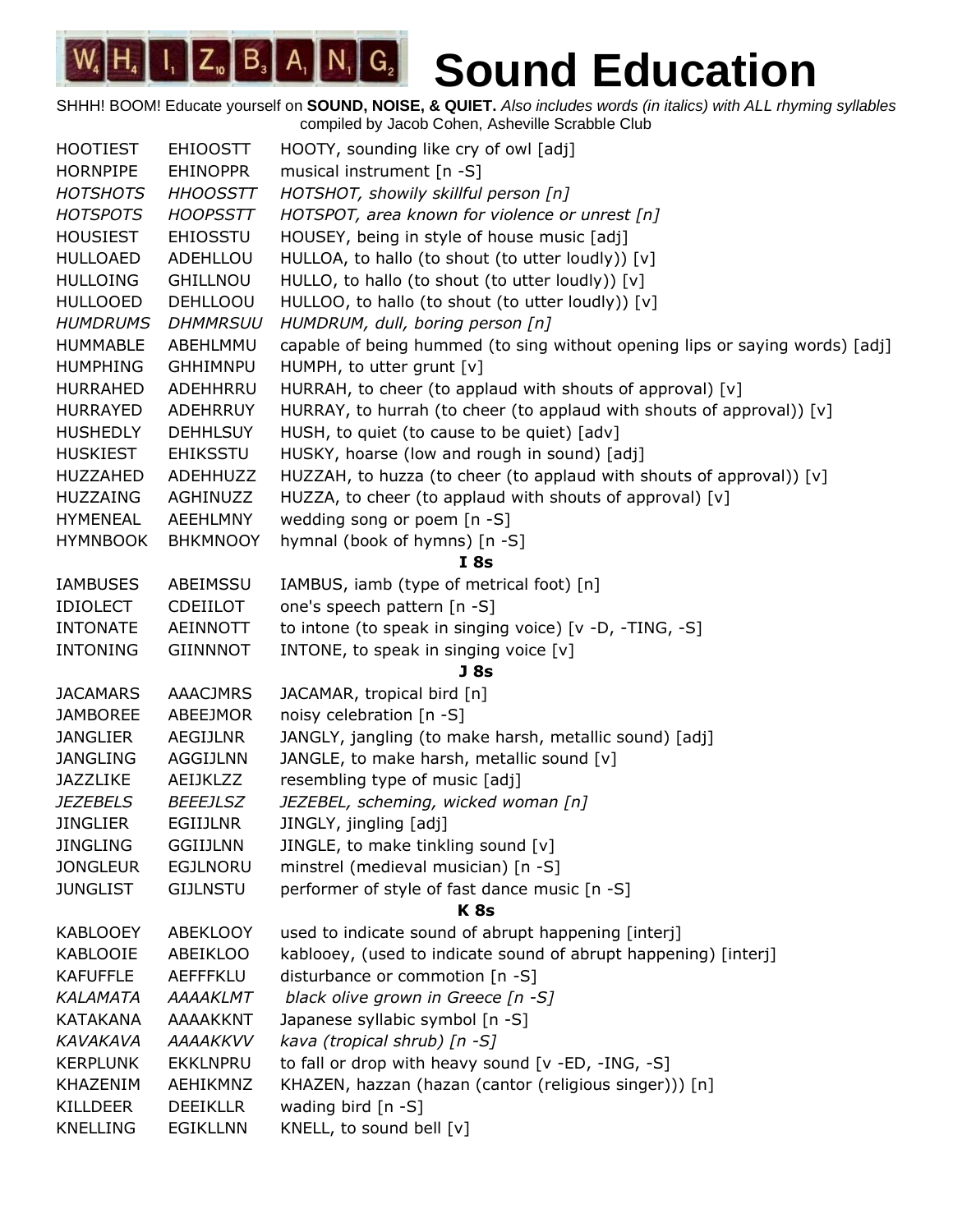SHHH! BOOM! Educate yourself on **SOUND, NOISE, & QUIET.** *Also includes words (in italics) with ALL rhyming syllables* compiled by Jacob Cohen, Asheville Scrabble Club

KNOLLING GIKLLNNO KNOLL, to knell (to sound bell) [v] *KOWTOWED DEKOOTWW KOWTOW, to behave in servile manner [v]* KRUMHORN HKMNORRU crumhorn (double-reed woodwind instrument) [n -S] **L 8s** LAIRIEST AEIILRST LAIRY, unpleasantly loud [adj] LARGANDO AADGLNOR becoming gradually slower, used as musical direction [adj] LARYNGAL AAGLLNRY speech sound articulated in larynx [n -S] LAUGHING AGGHILNU laughter (act or sound of one that laughs) [n -S] / LAUGH [v] LAUGHTER AEGHLRTU act or sound of one that laughs [n -S] *LAVALAVA AAAALLVV Polynesian garment [n -S]* LAVEROCK ACEKLORV songbird (bird that utters musical call) [n -S] LEGGIERO EEGGILOR in light or graceful manner, used as musical direction [adv] LENITING EGIILNNT LENITE, to articulate lenis (speech sound pronounced with little or no aspiration) [v] LENITION EIILNNOT change in articulation  $[n -s]$ LENTANDO ADELNNOT becoming slower, used as musical direction [adv] LETTERED DEEELRTT LETTER, to mark with letters (written symbols representing speech sounds) [v] LETTERER EEELRRTT one that letters (to mark with letters (written symbols representing speech sounds)) [n -S] LIBRETTO BEILORTT text of opera [n -TTI, -S] LIMERICK CEIIKLMR humorous verse [n -S] LISTENED DEEILNST LISTEN, to make conscious use of sense of hearing [v] LISTENER EEILNRST one that listens (to make conscious use of sense of hearing) [n -S] *LOCOFOCO CCFLOOOO type of friction match [n -S] LOCOMOTE CELMOOOT to move about [v -D, -TING, -S]* LOQUITUR ILOQRTUU he or she speaks [v] LOUDENED DDEELNOU LOUDEN, to make or become louder [v] LOUDLIER DEILLORU LOUDLY, in loud manner [adv] LOUDNESS DELNOSSU quality of being loud [n -ES] LUTANIST AILNSTTU one who plays lute [n -S] LUTENIST EILNSTTU lutanist (one who plays lute) [n -S] LYRICISE CEIILRSY to lyricize (to write lyrics) [v -D, -CING, -S] LYRICISM CIILMRSY quality of being lyrics [n -S] LYRICIST CIILRSTY one who writes words for songs [n -S] LYRICIST CIILRSTY one who writes words for songs [n -S] LYRICIZE CEIILRYZ to write lyrics [v -D, -ZING, -S] **M 8s** *MADRASAH AAADHMRS madrassa (Muslim school) [n -S] MADRASAS AAADMRSS MADRASA, madrassa (Muslim school) [n] MADRASSA AAADMRSS Muslim school [n -S]* MADRIGAL AADGILMR short lyric poem [n -S] MAESTOSO AEMOOSST stately musical passage [n -S] *MAHARAJA AAAAHJMR king or prince in India [n -S] MAHATMAS AAAHMMST MAHATMA, Hindu sage [n] MALACCAS AAACCLMS MALACCA, cane of Asian rattan palm [n] MALANGAS AAAGLMNS MALANGA, yautia (tropical plant) [n]* MANDOLIN ADILMNNO stringed musical instrument [n -S] MARIACHI AACHIIMR Mexican musical band [n -S]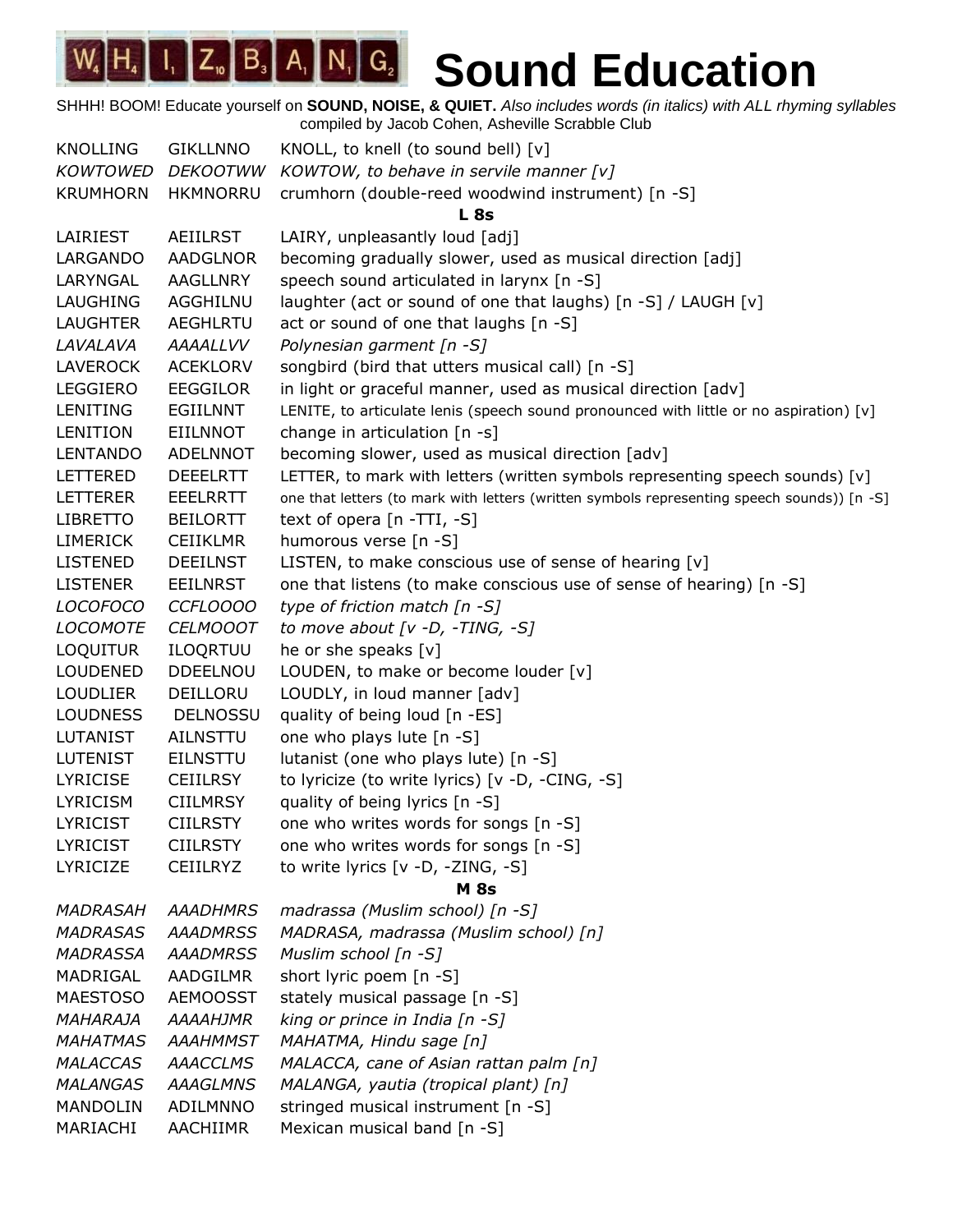| <b>MARSALAS</b> | <b>AAALMRSS</b> | MARSALA, Sicilian wine [n]                                                                            |
|-----------------|-----------------|-------------------------------------------------------------------------------------------------------|
| <i>MASTABAH</i> | <b>AAABHMST</b> | mastaba (ancient Egyptian tomb) [n -S]                                                                |
| <b>MASTABAS</b> | <b>AAABMSST</b> | MASTABA, ancient Egyptian tomb [n]                                                                    |
| MAXIMITE        | AEIIMMTX        | powerful explosive [n -S]                                                                             |
| MBAQANGA        | AAABGMNQ        | South African dance music [n -S]                                                                      |
| <b>MELINITE</b> | EEIILMNT        | powerful explosive [n -S]                                                                             |
| <b>MELODEON</b> | <b>DEELMNOO</b> | small accordion (bellows-driven musical instrument) [n -S]                                            |
| MELODICA        | ACDEILMO        | harmonica with small keyboard at one end [n -S]                                                       |
| <b>MELODIES</b> | <b>DEEILMOS</b> | MELODY, agreeable succession of musical sounds [n]                                                    |
| <b>MELODION</b> | <b>DEILMNOO</b> | melodeon (small accordion (bellows-driven musical instrument)) [n -S]                                 |
| MELODISE        | <b>DEEILMOS</b> | to melodize (to compose melody) [v -D, -SING, -S]                                                     |
| <b>MELODIST</b> | <b>DEILMOST</b> | composer of melodies [n -S]                                                                           |
| MELODIZE        | <b>DEEILMOZ</b> | to compose melody [v -D, -ZING, -S]                                                                   |
| <b>METRICAL</b> | <b>ACEILMRT</b> | pertaining to or composed in system of arranged and measured rhythm [adj]                             |
| MIAOUING        | AGIIMNOU        | MIAOU, to meow (to make crying sound of cat) [v]                                                      |
| MIAOWING        | AGIIMNOW        | MIAOW, to meow (to make crying sound of cat) [v]                                                      |
| <b>MIAULING</b> | AGIILMNU        | MIAUL, to meow (to make crying sound of cat) [v]                                                      |
| <b>MINSTREL</b> | <b>EILMNRST</b> | medieval musician [n -S]                                                                              |
| <b>MISSOUND</b> | <b>DIMNOSSU</b> | to sound wrongly [v -ED, -ING, -S]                                                                    |
| <b>MODERATO</b> | ADEMOORT        | musical passage played at medium tempo [n -S]                                                         |
| MONAURAL        | AALMNORU        | pertaining to sound transmission, recording, or reproduction involving single transmission path [adj] |
| <b>MONOPODY</b> | <b>DMNOOOPY</b> | measure consisting of single metrical foot [n -DIES]                                                  |
| <b>MONOTONE</b> | <b>EMNNOOOT</b> | vocal utterance in one unvaried tone [n -S]                                                           |
| <b>MONOTONY</b> | <b>MNNOOOTY</b> | tedious sameness [n -NIES]                                                                            |
| <b>MOUTHIER</b> | <b>EHIMORTU</b> | MOUTHY, very talkative [adj]                                                                          |
| <b>MOUTHILY</b> | <b>HILMOTUY</b> | MOUTHY, very talkative [adv]                                                                          |
| MRIDANGA        | AADGIMNR        | drum of India $[n -S]$                                                                                |
| <b>MUFFLING</b> | <b>FFGILMNU</b> | MUFFLE, to wrap with something to deaden sound $[v]$                                                  |
| <b>MUNCHING</b> | <b>CGHIMNNU</b> | MUNCH, to chew with crackling sound [v]                                                               |
| <b>MURMURED</b> | <b>DEMMRRUU</b> | MURMUR, to speak unclearly [v]                                                                        |
| <b>MURMURER</b> | EMMRRRUU        | one that murmurs (to speak unclearly) [n -S]                                                          |
| <b>MUSICALE</b> | ACEILMSU        | program of music performed at social gathering [n -S]                                                 |
| <b>MUSICIAN</b> | ACIIMNSU        | one who performs or composes music [n -S]                                                             |
| <b>MUSICKED</b> | CDEIKMSU        | MUSICK, to compose music for [v]                                                                      |
| <b>MUTENESS</b> | <b>EEMNSSTU</b> | state of being mute (characterized by absence of speech) [n -ES]                                      |
| MUTTERED        | <b>DEEMRTTU</b> | MUTTER, to speak unclearly [v]                                                                        |
| <b>MUTTERER</b> | EEMRRTTU        | one that mutters (to speak unclearly) [n -S]                                                          |
|                 |                 | <b>N</b> 8s                                                                                           |
| <b>NASALISE</b> | <b>AAEILNSS</b> | to nasalize (to produce sounds nasally) [v -D, -SING, -S]                                             |
| <b>NASALIZE</b> | AAEILNSZ        | to produce sounds nasally [v -D, -ZING, -S]                                                           |
| <b>NEIGHING</b> | <b>EGGHIINN</b> | NEIGH, to utter cry of horse [v]                                                                      |
| <b>NEUMATIC</b> | <b>ACEIMNTU</b> | NEUME, sign used in musical notation [adj]                                                            |
| <b>NICENESS</b> | <b>CEEINNSS</b> | quality of being nice (pleasing to senses) [n -ES]                                                    |
| <b>NICKERED</b> | <b>CDEEIKNR</b> | NICKER, to neigh (to utter cry of horse) [v]                                                          |
| <b>NOCTURNE</b> | <b>CENNORTU</b> | musical composition [n -S]                                                                            |
| <b>NOISIEST</b> | EIINOSST        | NOISY, making loud sounds [adj]                                                                       |
|                 |                 |                                                                                                       |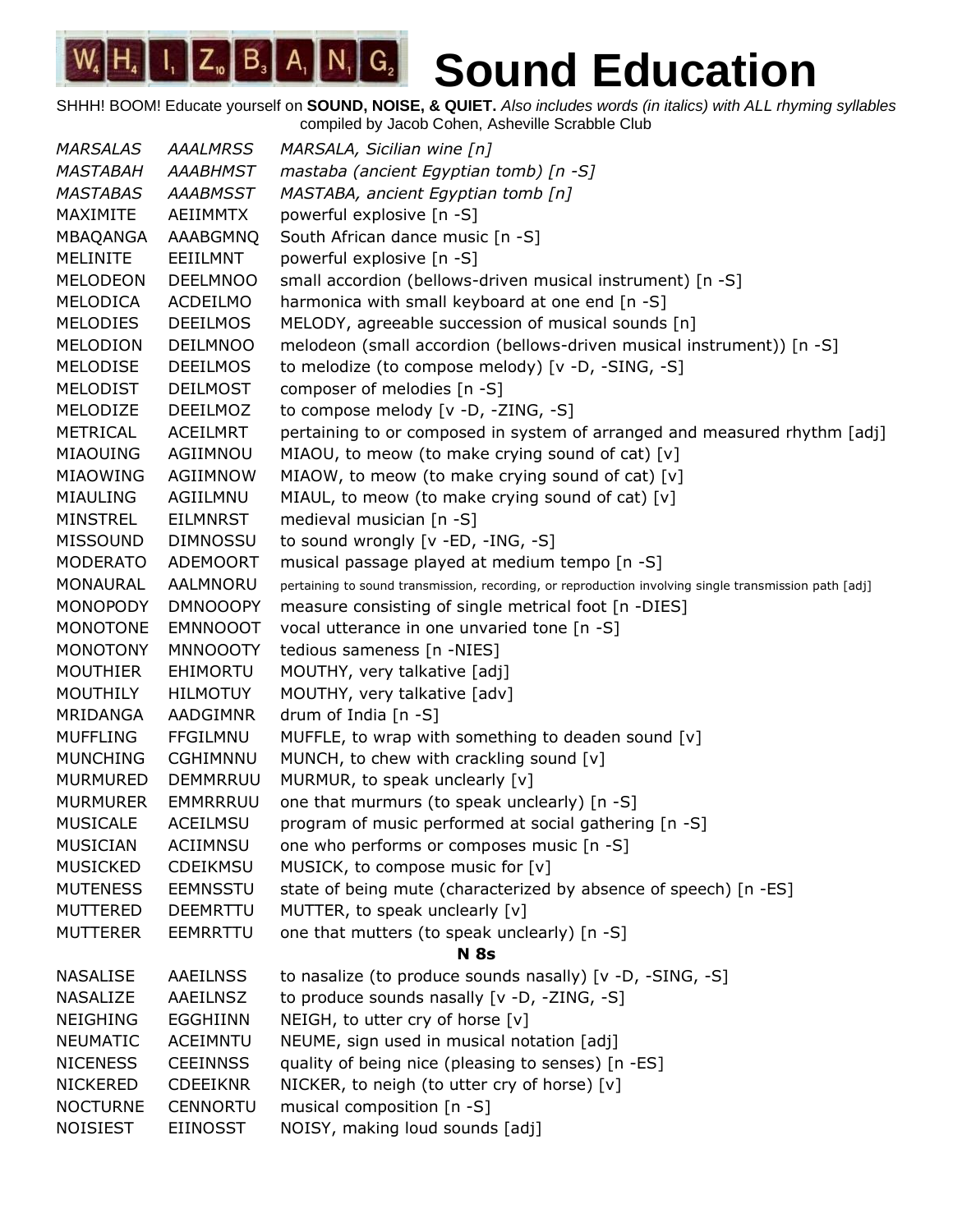| <b>NONDANCE</b> | <b>ACDENNNO</b> | unrhythmic dance [n -S]                                                       |
|-----------------|-----------------|-------------------------------------------------------------------------------|
| <b>NONLYRIC</b> | <b>CILNNORY</b> | not lyrical (having form of song) [adj]                                       |
| <b>NONMUSIC</b> | <b>CIMNNOSU</b> | inferior music [n -S]                                                         |
| <b>NONNASAL</b> | <b>AALNNNOS</b> | not involving nose [adj]                                                      |
| <b>NONTONAL</b> | <b>ALNNNOOT</b> | lacking tonality [adj]                                                        |
| <b>NONTONIC</b> | <b>CINNNOOT</b> | not based on first tone of scale [adj]                                        |
| <b>NONVOCAL</b> | <b>ACLNNOOV</b> | one that does not involve voice [n -S]                                        |
| <b>NOODLING</b> | <b>DGILNNOO</b> | action of idly playing musical instrument [n -S] / NOODLE [v]                 |
| <b>NOTTURNO</b> | <b>NNOORTTU</b> | nocturne (musical composition) [n -NI]                                        |
| <b>NUISANCE</b> | <b>ACEINNSU</b> | source of annoyance [n -S]                                                    |
|                 |                 | <b>O</b> 8s                                                                   |
| <b>OBLIGATO</b> | <b>ABGILOOT</b> | important musical part [n -S or -TI]                                          |
| <b>OLOROSOS</b> | <b>LOOOORSS</b> | OLOROSO, dark sherry [n]                                                      |
| <b>OOMPAHED</b> | <b>ADEHMOOP</b> | OOMPAH, to play repeated rhythmic bass accompaniment [v]                      |
| <b>OPERATIC</b> | <b>ACEIOPRT</b> | technique of staging operas [n -S]                                            |
| <b>OPERETTA</b> | <b>AEEOPRTT</b> | light musical drama with spoken dialogue [n -S]                               |
| <b>ORATORIO</b> | <b>AIOOORRT</b> | type of musical composition [n -S]                                            |
| <b>ORATRESS</b> | <b>AEORRSST</b> | oratrix (female orator) [n -ES]                                               |
| ORGANIST        | AGINORST        | one who plays organ (keyboard musical instrument) [n -S]                      |
| ORINASAL        | AAILNORS        | sound pronounced through both mouth and nose [n -S]                           |
| <b>ORTHOEPY</b> | <b>EHOOPRTY</b> | study of correct pronunciation [n -PIES]                                      |
| <b>OSCININE</b> | <b>CEIINNOS</b> | OSCINE, any of family of songbirds [adj]                                      |
| <b>OSTINATO</b> | <b>AINOOSTT</b> | constantly recurring musical phrase [n -S or -TI]                             |
| <b>OTOSCOPE</b> | <b>CEOOOPST</b> | instrument for examining ear $[n - S]$                                        |
| <b>OTOTOXIC</b> | CIOOOTTX        | adversely affecting hearing or balance [adj]                                  |
| <b>OUTCRIED</b> | <b>CDEIORTU</b> | OUTCRY, to cry louder than [v]                                                |
| <b>OUTCRIES</b> | <b>CEIORSTU</b> | OUTCRY, to cry louder than [v]                                                |
| <b>OUTLAUGH</b> | AGHLOTUU        | to surpass in laughing [v -ED, -ING, -S]                                      |
| <b>OUTSCOLD</b> | <b>CDLOOSTU</b> | to surpass in scolding [v -ED, -ING, -S]                                      |
| <b>OUTSHOUT</b> | <b>HOOSTTUU</b> | to shout louder than [v -ED, -ING, -S]                                        |
| <b>OUTSNORE</b> | <b>ENOORSTU</b> | to surpass in snoring [v -D, -RING, -S]                                       |
| <b>OUTSPEAK</b> | <b>AEKOPSTU</b> | to outdo in speaking [v -POKE, POKEN, -ING, -S]                               |
| <b>OUTSTATE</b> | AEOSTTTU        | to surpass in stating [v -D, -TING, -S]                                       |
| <b>OUTVOICE</b> | <b>CEIOOTUV</b> | to surpass in loudness of voice [v -D, -CING, -S]                             |
| OVENBIRD        | <b>BDEINORV</b> | American songbird [n -S]                                                      |
| <b>OVERHEAR</b> | <b>AEEHORRV</b> | to hear without speaker's knowledge or intention [v -D, -ING, -S]             |
| <b>OVERLOUD</b> | <b>DELOORUV</b> | too loud [adj]                                                                |
| <b>OVERSIDE</b> | <b>DEEIORSV</b> | other side of phonograph record [n -S]                                        |
| <b>OVERTONE</b> | <b>EENOORTV</b> | higher partial tone [n -S]                                                    |
| <b>OVERTURE</b> | <b>EEORRTUV</b> | to propose (to put forward for consideration or acceptance) [v -D, -RING, -S] |
| <b>OVERWORD</b> | <b>DEOORRVW</b> | word or phrase repeated at intervals in song [n -S]                           |
|                 |                 | <b>P</b> 8s                                                                   |
| <b>PALABRAS</b> | <b>AAABLPRS</b> | PALABRA, word [n]                                                             |
| <b>PAPASANS</b> | <b>AAANPPSS</b> | PAPASAN, bowllike chair [n]                                                   |
| PARAGOGE        | AAEGGOPR        | addition of sound or sounds at end of word [n -S]                             |
| PARERGON        | <b>AEGNOPRR</b> | composition derived from larger work [n -GA]                                  |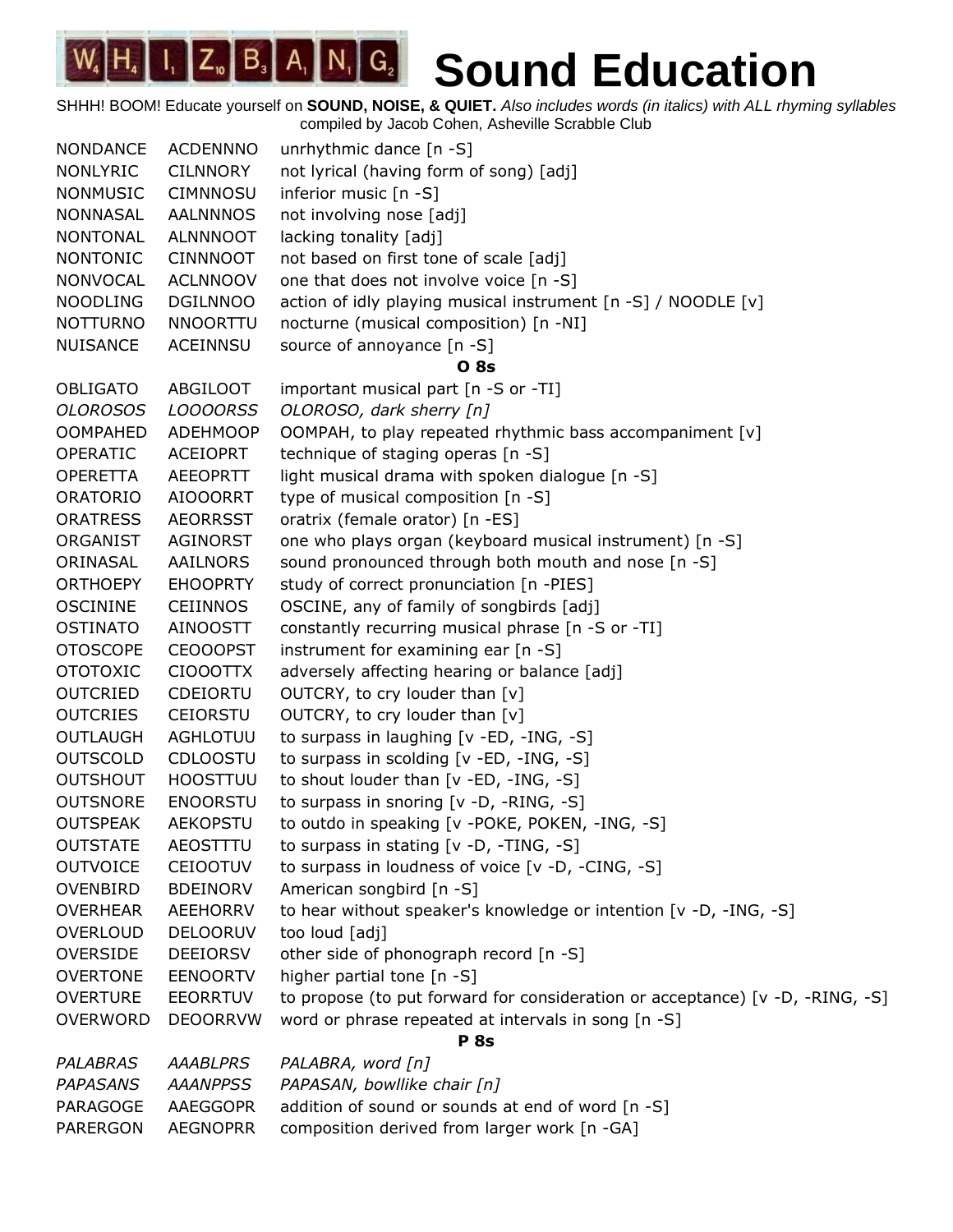| <b>PARLANTE</b> | <b>AAELNPRT</b> | parlando (sung in manner suggestive of speech) [adj]                              |
|-----------------|-----------------|-----------------------------------------------------------------------------------|
| <b>PARROTED</b> | <b>ADEOPRRT</b> | PARROT, to repeat or imitate without thought or understanding [v]                 |
| PAVILLON        | <b>AILLNOPV</b> | bell of wind instrument [n -S]                                                    |
| PEDALIER        | <b>ADEEILPR</b> | pedal keyboard of organ [n -S]                                                    |
| <b>PEESWEEP</b> | <b>EEEEPPSW</b> | lapwing (shore bird) $[n - S]$                                                    |
| <b>PEETWEET</b> | EEEEPTTW        | wading bird $[n - S]$                                                             |
| <b>PEGBOXES</b> | <b>BEEGOPSX</b> | PEGBOX, part of stringed instrument [n]                                           |
| <b>PERCEIVE</b> | <b>CEEEIPRV</b> | to become aware of through senses [v -D, -VING, -S]                               |
| PHILOMEL        | EHILLOMP        | songbird (bird that utters musical call) [n -S]                                   |
| PHONETIC        | <b>CEHINOPT</b> | pertaining to speech sounds [adj]                                                 |
| <b>PICCOLOS</b> | <b>CCILOOPS</b> | PICCOLO, small flute [n]                                                          |
| <b>PIPINESS</b> | <b>EIINPPSS</b> | quality of being pipy (shrill (having high-pitched and piercing quality)) [n -ES] |
| PIPINGLY        | <b>GIILNPPY</b> | shrilly (having high-pitched and piercing quality) [adv]                          |
| <b>PLANGENT</b> | <b>AEGLNNPT</b> | resounding loudly [adj]                                                           |
| <b>PLECTRON</b> | <b>CELNOPRT</b> | plectrum (implement used to pluck strings of stringed instrument) [n -S or -RA]   |
| <b>PLECTRUM</b> | <b>CELMPRTU</b> | implement used to pluck strings of stringed instrument [n -S or -RA]              |
| PLINKIER        | <b>EIIKLNPR</b> | PLINKY, having or making short, sharp metallic sounds [adj]                       |
| <b>PLUNKIER</b> | EIKLNPRU        | PLUNKY, marked by quick, hollow, metallic sound [adj]                             |
| POETICAL        | <b>ACEILOPT</b> | poetic (pertaining to poetry (literary work in metrical form)) [adj]              |
| <b>POETISER</b> | <b>EEIOPRST</b> | poetizer (one that poetizes (to write poetry)) [n -S]                             |
| <b>POETIZER</b> | <b>EEIOPRTZ</b> | one that poetizes (to write poetry) [n -S]                                        |
| <b>POETLESS</b> | <b>EELOPSST</b> | lacking poet (one who writes poems (composition in verse)) [adj]                  |
| <b>POETLIKE</b> | <b>EEIKLOPT</b> | resembling poet (one who writes poems) [adj]                                      |
| <b>POETRIES</b> | <b>EEIOPRST</b> | POETRY, literary work in metrical form [n]                                        |
| <b>POORWILL</b> | <b>ILLOOPRW</b> | small North American bird [n -S]                                                  |
| <b>POPPIEST</b> | <b>EIOPPPST</b> | POPPY, having characteristics of pop music [adj]                                  |
| <b>POSTLUDE</b> | <b>DELOPSTU</b> | closing musical piece [n -S]                                                      |
| <b>POSTPUNK</b> | <b>KNOPPSTU</b> | pertaining to music coming after punk rock [adj]                                  |
| <b>POSTSYNC</b> | <b>CNOPSSTY</b> | to add sound to film after scene has been photographed [v -ED, -ING, -S]          |
|                 |                 | POWWOWED DEOOPWWW POWWOW, to hold conference [v]                                  |
| <b>PRELUDER</b> | DEELPRRU        | one that preludes (to play musical introduction) [n -S]                           |
| <b>PRESCORE</b> | <b>CEEOPRRS</b> | to record sound of before filming [v -D, -RING, -S]                               |
| <b>PSALMING</b> | <b>AGILMNPS</b> | PSALM, to praise in psalms (sacred songs) [v]                                     |
| <b>PSALTERY</b> | <b>AELPRSTY</b> | ancient stringed musical instrument [n -RIES]                                     |
| <b>PULINGLY</b> | <b>GILLNPUY</b> | in whining manner [adv]                                                           |
| <b>PUSSLIKE</b> | <b>EIKLPSSU</b> | catlike (resembling cat; stealthy; silent) [adj]                                  |
|                 |                 | Q <sub>8s</sub>                                                                   |
| <b>QABALAHS</b> | <b>AAABHLQS</b> | QABALAH, cabala (occult or secret doctrine) [n]                                   |
| QUACKIER        | ACEIKQRU        | QUACKY, resembling cry of duck [adj]                                              |
| QUACKING        | ACGIKNQU        | QUACK, to utter characteristic cry of duck [v]                                    |
| QUIETEST        | EEIQSTTU        | QUIET, making little or no noise [adj]                                            |
| QUIETING        | EGIINQTU        | QUIET, to cause to be quiet $[v]$                                                 |
| QUIETIST        | EIIQSTTU        | advocate of quietism (form of religious mysticism) [n -S]                         |
| <b>QUININES</b> | <b>EIINNQSU</b> | QUININE, medicinal alkaloid [n]                                                   |
| <b>QUOMODOS</b> | <b>DMOOOQSU</b> | QUOMODO, means or manner [n]                                                      |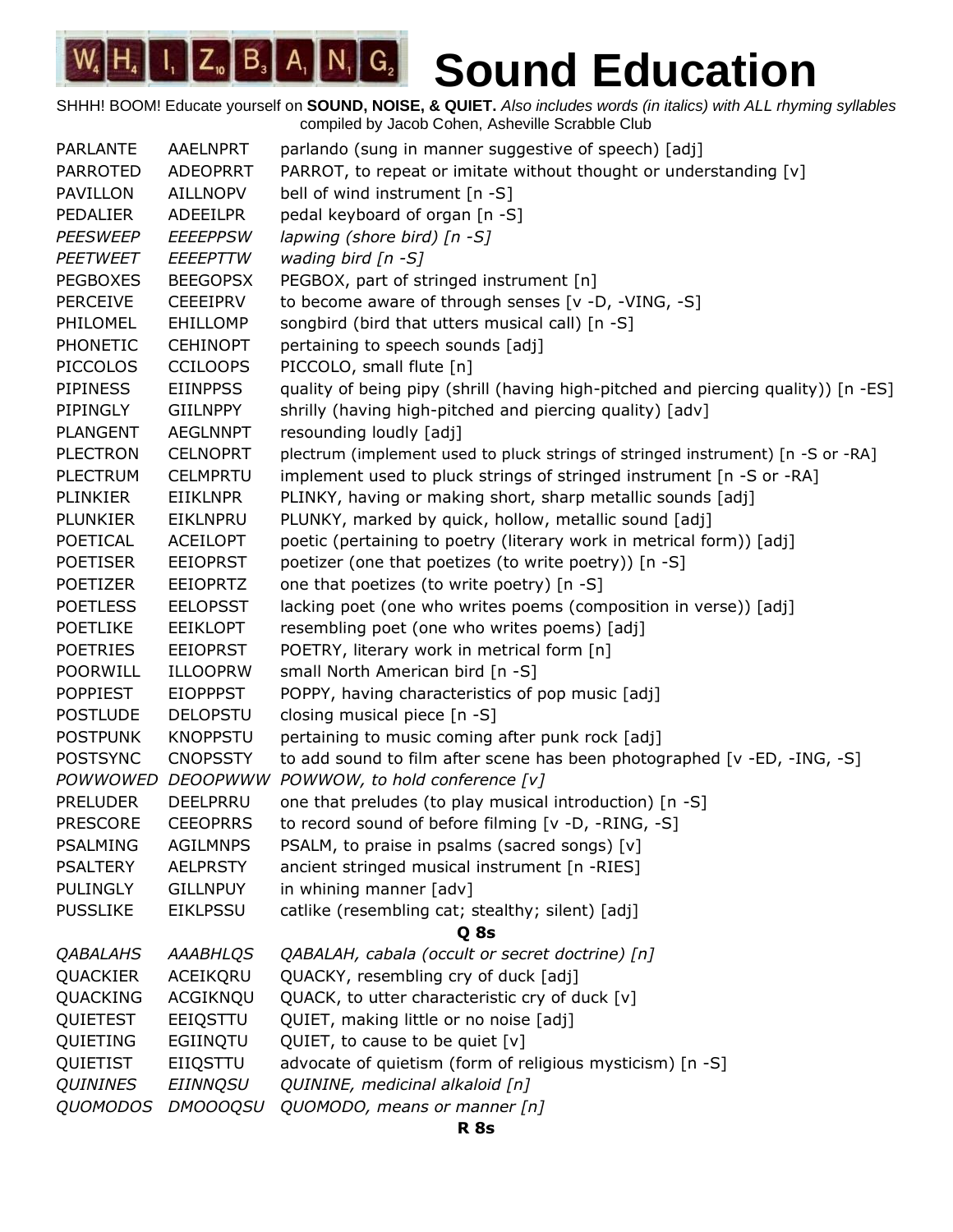SHHH! BOOM! Educate yourself on **SOUND, NOISE, & QUIET.** *Also includes words (in italics) with ALL rhyming syllables* compiled by Jacob Cohen, Asheville Scrabble Club

*RABASKAS AAABKRSS RABASKA, large canoe [n]* RACKETED ACDEEKRT RACKET, to make loud noise [v] RANCHERA AACEHNRR type of Mexican country music [n -S] RANTINGS AGINNRST loud and angry comments [n] *RATAPLAN AAALNPRT to make rapidly repeating sound [v -NNED, -NNING, -S] RATATATS AAARSTTT RATATAT, quick, sharp rapping sound [n]* RATTLING AGILNRTT RATTLE, to make quick succession of short, sharp sounds [v] REDSTART ADERRSTT small songbird (bird that utters musical call) [n -S] REECHOED CDEEEHOR REECHO, ECHO, repetition of sound by reflection of sound waves [v] REECHOES CEEEHORS REECHO, ECHO, repetition of sound by reflection of sound waves [v] REEDBIRD BDDEEIRR bobolink (songbird (bird that utters musical call)) [n -S] REHEARSE AEEEHRRS to practice in preparation for public appearance [v -D, -SING, -S] RELISTEN EEILNRST to listen again [v -ED, -ING, -S] REPETEND DEEENPRT phrase or sound that is repeated [n -S] REQUINTO EINOQRTU small guitar (stringed musical instrument) [n -TOS] RERECORD CDEEORRR to record again [v -ED, -ING, -S] *REREPEAT AEEEPRRT to repeat again [v -ED, -ING, -S]* RESONATE AEENORST to resound (to make loud, long, or echoing sound) [v -D, -TING, -S] RETAPING AEGINPRT RETAPE, to tape again [v] RETICENT CEEINRTT tending to be silent [adj] RETUNING EGINNRTU RETUNE, TUNE, to put into proper pitch [v] REVEILLE EEEILLRV morning bugle call [n -S] REVERBED BDEEERRV REVERB, to continue in series of echoes [v] RHONCHAL ACHILNOR RHONCHUS, rattling respiratory sound [adj] RHONCHUS CHHNORSU rattling respiratory sound [n -CHI] RHYTHMIC CHHIMRTY science of rhythm [n -S] RICEBIRD BCDEIIRR bobolink (songbird (bird that utters musical call)) [n -S] RICERCAR ACCEIRRR instrumental composition [n -S] *RIDOTTOS DIOORSTT RIDOTTO, public musical entertainment in 18th century England [n]* RIMESTER EEIMRRST rimer (one that rimes (to rhyme)) [n -S] RINGTONE EGINNORT sound made by cell phone when receiving call [n -S] ROCKABYE ABCEKORY rockaby (song used to lull child to sleep) [n -S] ROOTSIER EIOORRST ROOTSY, showing traditional musical origins [adj] *ROSOLIOS ILOOORSS ROSOLIO, liqueur made from raisins and brandy [n]* ROUPIEST EIOPRSTU ROUPY, hoarse (low and rough in sound) [adj] RUBBOARD ABBDORRU corrugated rectangular board used as percussion instrument [n -S] RUCKUSES CEKRSSUU RUCKUS, noisy disturbance [n] RUMBLING BGILMNRU thunderous sound [n -S] / RUMBLE, to make deep, thunderous sound [v] RUMPUSES EMPRSSUU RUMPUS, noisy disturbance [n] RUSTLING GILNRSTU RUSTLE, to make succession of slight, soft sounds [v] **S 8s** *SALADANG AAADGLNS wild ox [n -S]* SARODIST ADIORSST one who plays sarod [n -S] *SASHIMIS AHIIMSSS SASHIMI, Japanese dish of sliced raw fish [n]* SCANSION ACINNOSS analysis of verse into metrical feet and rhythm patterns [n -S] *SCHEMATA AACEHMST SCHEMA, generalized diagram or plan [n]*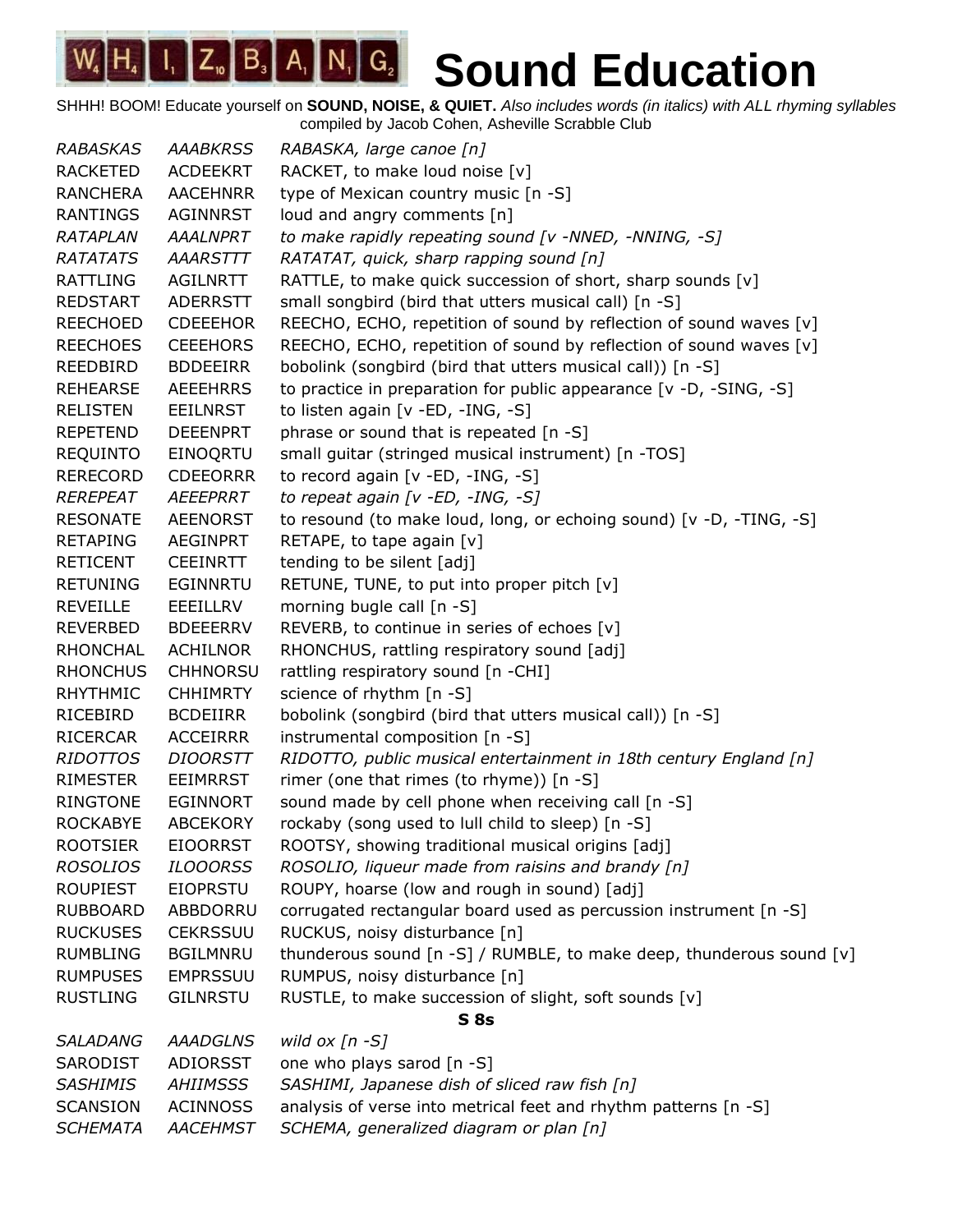SHHH! BOOM! Educate yourself on **SOUND, NOISE, & QUIET.** *Also includes words (in italics) with ALL rhyming syllables* compiled by Jacob Cohen, Asheville Scrabble Club

SCREAKED ACDEEKRS SCREAK, to screech (to utter harsh, shrill cry) [v] SCREAMED ACDEEMRS SCREAM, to utter prolonged, piercing cry [v] SCREAMER ACEEMRRS one that screams (to utter prolonged, piercing cry) [n -S] SCREECHY CCEEHRSY screeching (to utter harsh, shrill cry) [adj -HIER, -HIEST] SCROOPED CDEOOPRS SCROOP, to make harsh, grating sound [v] SEGUEING EEGGINSU SEGUE, to proceed without pause from one musical theme to another [v] SEMIDEAF ADEEFIMS partly deaf [adj] SEMIMUTE EEIMMSTU having partially lost faculty of speech [adj] SEMITONE EEMINOST type of musical tone [n -S] SEMPLICE CEEILMPS simple, used as musical direction [adj] SENARIUS AEINRSSU Greek or Latin verse consisting of six metrical feet [n -II] SERENADE ADEEENRS to perform honorific evening song for [v -D, -DING, -S] SERENATA AAEENRST dramatic cantata [n -S, -TE] SFORZATO AFOORSTZ playing of tone or chord with sudden force [n -TOS] *SHAHADAH AAADHHHS shahada (Muslim profession of faith) [n -S] SHAHADAS AAADHHSS SHAHADA, Muslim profession of faith [n]* SHAMISEN AEHIMNSS samisen (Japanese stringed instrument) [n -S] SHARPING AGHINPRS SHARP, to raise in pitch, as musical tone [v] *SHIVITIS HIIISSTV SHIVITI, plaque with Hebrew verse [n]* SHOFROTH FHHOORST SHOFAR, ram's-horn trumpet blown in certain Jewish rituals [n] SHOOSHED DEHHOOSS SHOOSH, to move with rushing sound [v] SHOOSHES EHHOOSSS SHOOSH, to move with rushing sound [v] SHOTHOLE EHHLOOST hole drilled in rock to hold explosives [n -S] SHOUTING GHINOSTU SHOUT, to utter loudly [v] SHRAPNEL AEHLNPRS fragments from exploding bomb, mine, or shell [n -S] SHRIEKED DEEHIKRS SHRIEK, to utter shrill cry [v] SHRIEKER EHEIKRRS one that shrieks (to utter shrill cry) [n -S] SHRILLED DEHILLRS SHRILL, to utter shrill sound [v] SHRILLER EHILLRRS SHRILL, having high-pitched and piercing quality [adj] SHTUMMER EHMMRSTU SHTUM, schtum (silent (making no sound or noise)) [adj] SHUSHING GHHINSSU SHUSH, to silence (to make silent (making no sound or noise)) [v] SIBILANT ABIILNST speech sound produced by fricative passage of breath through narrow orifice [n -S] SIBILATE ABEIILST to hiss (to make sibilant sound) [v -D, -TING, -S] SIDESMAN ADEIMNSS lay assistant at Anglican church [n -MEN] SIFFLEUR EFFILRSU animal that makes whistling noise [n -S] SIGHLESS EGHILSSS uttering no sigh (deep audible breath) [adj] SIGHLIKE EGHIIKLS resembling sigh (deep audible breath) [adj] SILENCER CEEILNRS one that silences (to make silent (making no sound or noise)) [n -S] SILENTER EEILNRST SILENT, making no sound or noise [adj] SILENTLY EILLNSTY SILENT, making no sound or noise [adv] SINFONIA AFIINNOS symphony (orchestral composition) [n -S, -IE] SINGABLE ABEGILNS SING, to utter with musical inflections of voice [adj] SINGSONG GGINNOSS monotonous cadence in speaking or reading [n -S] SIRVENTE EEINRSTV satirical medieval song or poem [n -S] SITARIST AIIRSSTT one who plays sitar [n -S] SIZZLING GIILNSZZ SIZZLE, to burn or fry with hissing sound [v]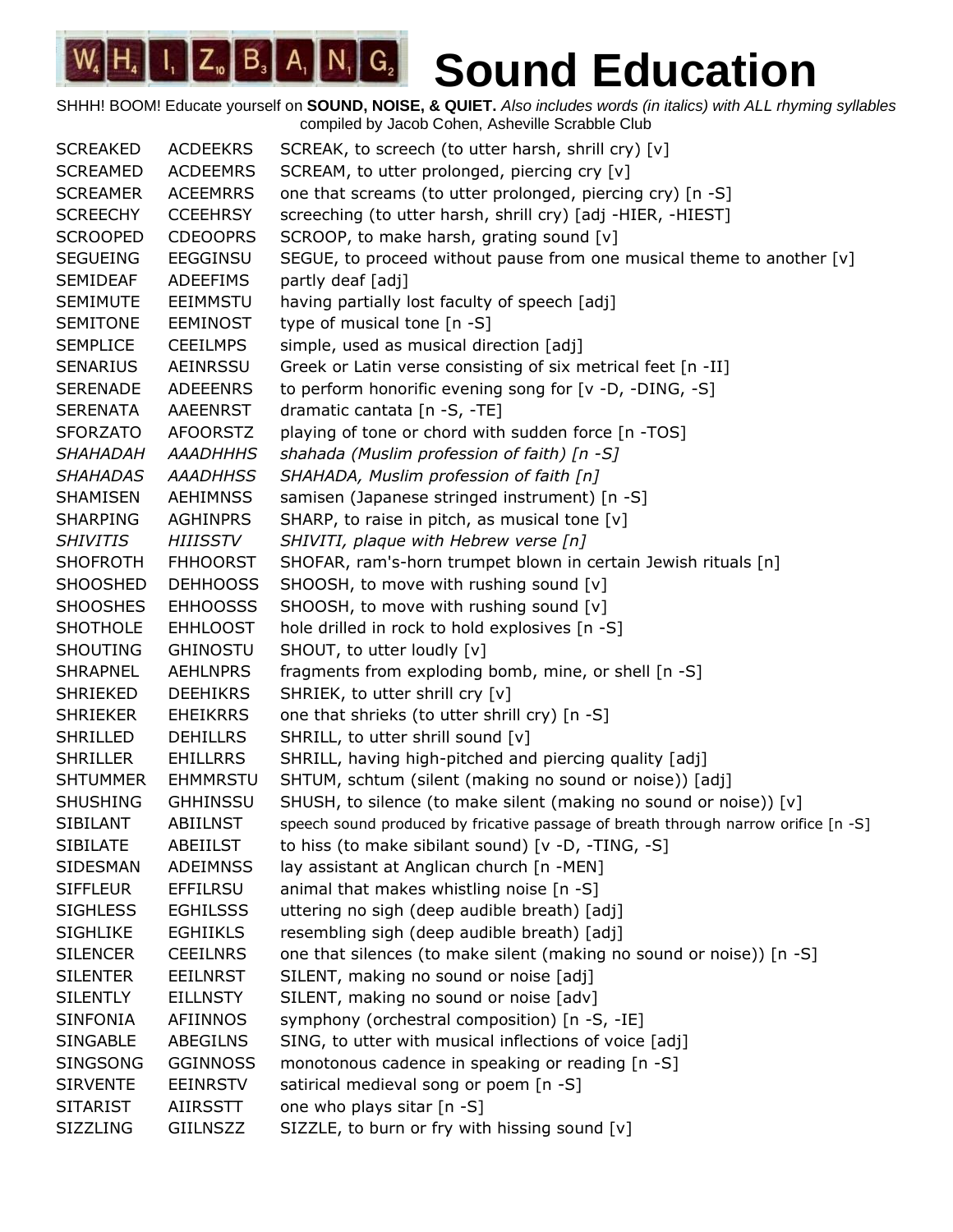SHHH! BOOM! Educate yourself on **SOUND, NOISE, & QUIET.** *Also includes words (in italics) with ALL rhyming syllables* compiled by Jacob Cohen, Asheville Scrabble Club

SKIRLING GIIKLNRS SKIRL, to produce shrill sound [v] SLAMMING AGILMMNS SLAM, to shut forcibly and noisily [v] SLANGING AGGILNNS SLANG, to use slang (extremely informal or vulgar language) [v] SLURPIER EILPRRSU SLURPY, characterized by sucking sound made when slurping [adj] SLURPING GILNPRSU SLURP, to eat or drink noisily [v] SLURRING GILNRRSU SLUR, to pass over lightly or carelessly [v] SNAPPIER AEINPPRS SNAPPY, snappish (tending to speak in impatient or irritable manner) [adj] SNAPPING AGINNPPS SNAP, to make sharp cracking sound [v] SNARLING AGILNNRS SNARL, to growl viciously [v] SNEEZIER EEEINRSZ SNEEZY, tending to sneeze [adj] SNEEZING EEGINNSZ SNEEZE, to make sudden, involuntary expiration of breath [v] SNIVELED DEEILNSV SNIVEL, to cry or whine with sniffling [v] SNIVELER EEILNRSV one that snivels (to cry or whine with sniffling) [n -S] SNIVELLY EILLNSVY tending to whine with sniffling [adj -LLIER, -LLIEST] SNOOKING GIKNNOOS SNOOK, to sniff (to inhale audibly through nose) [v] SNORTING GINNORST SNORT, to exhale noisily through nostrils [v] SOLFEGGI EFGGILOS solfeges (type of singing exercise) [n] *SOMEONES EEMNOOSS SOMEONE, somebody (important person) [n]* SONANTAL AALNNOST SONANT, sound uttered with vibration of vocal cords [adj] SONANTIC ACINNOST SONANT, sound uttered with vibration of vocal cords [adj] SONARMAN AAMNNORS person who operates sonar equipment [n -MEN] SONATINA AAINNOST short sonata [n -S, -NE] SONATINE AEINNOST SONATINA, short sonata [n] SONGBIRD BDGINORS bird that utters musical call [n -S] SONGBOOK BGKNOOOS book of songs [n -S] SONGFEST EFGNOSST informal gathering for group singing [n -S] SONGLESS EGLNOSSS incapable of singing [adj] SONGLIKE EGIKLNOS resembling song (musical composition written or adapted for singing) [adj] SONGSTER EGNORSST singer (one that sings (to utter with musical inflections of voice)) [n -S] SONICATE ACEINOST to disrupt with sound waves [v -D, -TING, -S] SONNETED DEENNOST SONNET, to compose sonnet (type of poem) [v] SONOBUOY BNOOOSUY buoy that detects and transmits underwater sounds [n -S] SONOGRAM AGMNOORS image produced by ultrasound [n -S] SONORANT ANNOORST type of voiced sound [n -S] SONOROUS NOOORSSU characterized by full and loud sound [adj] SOOTHING GHINOOST SOOTHE, to restore to quiet or normal state [v] SOUGHING GGHINOSU SOUGH, to make moaning or sighing sound [v] SOULSTER ELORSSTU singer of soul music [n -S] SOUNDBOX BDNOOSUX resonant cavity in musical instrument [n -ES] SOUNDING DGINNOSU SOUND, to make sound (something that stimulates auditory receptors) [v] SOUNDMAN ADMNNOSU person who controls quality of sound being recorded [n -MEN] SOURDINE DEINORSU sordine (device used to muffle tone of musical instrument) [n -S] SPEAKING AEGIKNPS speech or discourse [n -S] / SPEAK, to utter words [v] SPEECHES CEEEHPSS SPEECH, faculty or act of speaking [n] SPICCATO ACCIOPST method of playing stringed instrument [n -S] *SPILIKIN IIIKLNPS strip of wood used in game [n -S]*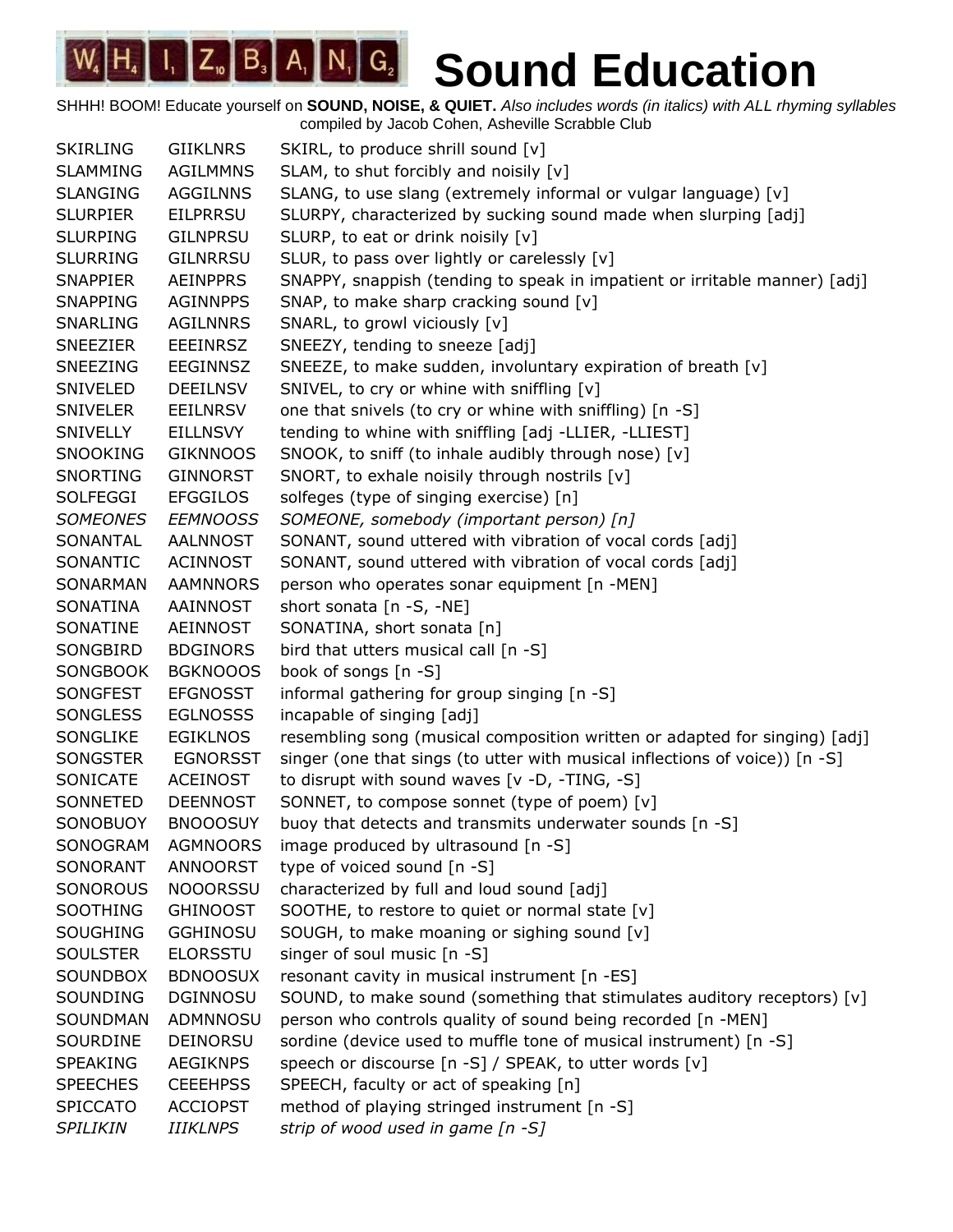| <b>SPILITIC</b> | <b>CIIILPST</b> | SPILITE, form of basalt [adj]                                                                  |
|-----------------|-----------------|------------------------------------------------------------------------------------------------|
| SPONDAIC        | <b>ACDINOPS</b> | spondee (type of metrical foot) [n -S]                                                         |
| SQUALLED        | ADELLQSU        | SQUALL, to cry or scream loudly [v]                                                            |
| <b>SQUALLER</b> | AELLQRSU        | one that squalls (to cry or scream loudly) [n -S]                                              |
| SQUAWKED        | ADEKQSUW        | SQUAWK, to utter loud, harsh cry [v]                                                           |
| <b>SQUAWKER</b> | <b>AEKRQSUW</b> | one that squawks (to utter loud, harsh cry) [n -S]                                             |
| SQUEAKED        | ADEEKQSU        | SQUEAK, to make sharp, high-pitched sound [v]                                                  |
| <b>SQUEAKER</b> | AEEKQRSU        | one that squeaks (to make sharp, high-pitched sound) [n -S]                                    |
| SQUEALED        | ADEELQSU        | SQUEAL, to utter sharp, shrill cry [v]                                                         |
| <b>SQUEALER</b> | AEELQRSU        | one that squeals (to utter sharp, shrill cry) [n -S]                                           |
| <b>STACCATO</b> | <b>AACCOSTT</b> | musical passage marked by short, clear-cut playing of tones [n -TOS or -TI]                    |
| <b>STAPEDES</b> | <b>ADEEPSST</b> | STAPES, bone of middle ear [n]                                                                 |
| <b>STATICAL</b> | <b>AACILSTT</b> | STATIC, random noise produced in radio or television receiver [adj]                            |
| <b>STATICKY</b> | <b>ACIKSTTY</b> | marked by static [adj]                                                                         |
| <b>STILLEST</b> | <b>EILLSSTT</b> | STILL, free from sound or motion [adj]                                                         |
| <b>STILLIER</b> | <b>EIILLRST</b> | STILLY, still (free from sound or motion) [adj]                                                |
| <b>STILLING</b> | <b>GIILLNST</b> | STILL, to make still [v]                                                                       |
| <b>STOMPIER</b> | <b>EIMOPRST</b> | STOMPY, conducive to stomping feet [adj]                                                       |
| <b>STRAMASH</b> | AAHMRSST        | uproar (state of noisy excitement and confusion) [n -ES]                                       |
| <b>STRIDENT</b> | DEINRSTT        | shrill (having high-pitched and piercing quality) [adj]                                        |
| <b>STRUMMED</b> | <b>DEMMRSTU</b> | STRUM, to play stringed instrument by running fingers lightly across strings [v]               |
| <b>STRUMMER</b> | <b>EMMRRSTU</b> | one that strums (to play stringed instrument by running fingers lightly across strings) [n -S] |
| <b>SUBAURAL</b> | AABLRSUU        | scarcely hearable [adj]                                                                        |
| <b>SUBSCALE</b> | <b>ABCELSSU</b> | subdivision of scale [n -S]                                                                    |
| <b>SUBSONIC</b> | <b>BCINOSSU</b> | moving at speed less than that of sound [adj]                                                  |
| <b>SUBTONIC</b> | <b>BCINOSTU</b> | type of musical tone [n -S]                                                                    |
| <b>SUPERFIX</b> | <b>EFIPRSUX</b> | recurrent pattern of stress in speech [n -ES]                                                  |
| <b>SUSURRUS</b> | <b>RRSSSUUU</b> | soft rustling sound [n -ES]                                                                    |
| <b>SWISHING</b> | <b>GHIINSSW</b> | SWISH, to move with prolonged hissing sound [v]                                                |
| SWOOSHED        | <b>DEHOOSSW</b> | SWOOSH, to move with rustling sound [v]                                                        |
| <b>SWOOSHES</b> | <b>EHOOSSSW</b> | SWOOSH, to move with rustling sound [v]                                                        |
| <b>SYLLABIC</b> | <b>ABCILLSY</b> | speech sound of high sonority [n -S]                                                           |
| <b>SYNCOPAL</b> | <b>ACLNOPSY</b> | SYNCOPE, contraction of word by omitting one or more sounds from middle [adj]                  |
| <b>SYNCOPIC</b> | <b>CCINOPSY</b> | SYNCOPE, contraction of word by omitting one or more sounds from middle [adj]                  |
| <b>SYNTHPOP</b> | <b>HNOPPSTY</b> | popular music played with synthesizers [n -S]                                                  |
| <b>SYRINGES</b> | <b>EGINRSSY</b> | SYRINX, vocal organ of bird [n]                                                                |
| <b>SYRINXES</b> | <b>EINRSSXY</b> | SYRINX, vocal organ of bird [n]                                                                |
| <b>SYSTOLIC</b> | <b>CILOSSTY</b> | SYSTOLE, normal rhythmic contraction of heart [adj]                                            |
|                 |                 | T 8s                                                                                           |
| <b>TABOURED</b> | ABDEORTU        | TABOUR, to tabor (to beat on small drum) [v]                                                   |
| <b>TABOURER</b> | ABEORRTU        | taborer (one that tabors (to beat on small drum)) [n -S]                                       |
| <b>TABOURET</b> | ABEORTTU        | taboret (small drum) [n -S]                                                                    |
| <b>TACITURN</b> | ACINRTTU        | habitually silent [adj]                                                                        |
| <b>TALKBACK</b> | <b>AABCKKLT</b> | one-way communications link between control booth and recording studio [n -S]                  |
| <b>TAMBOURA</b> | AABMORTU        | tambura (stringed instrument) [n -S]                                                           |
| <b>TANTARAS</b> | <b>AAANRSTT</b> | TANTARA, sound of trumpet or horn [n]                                                          |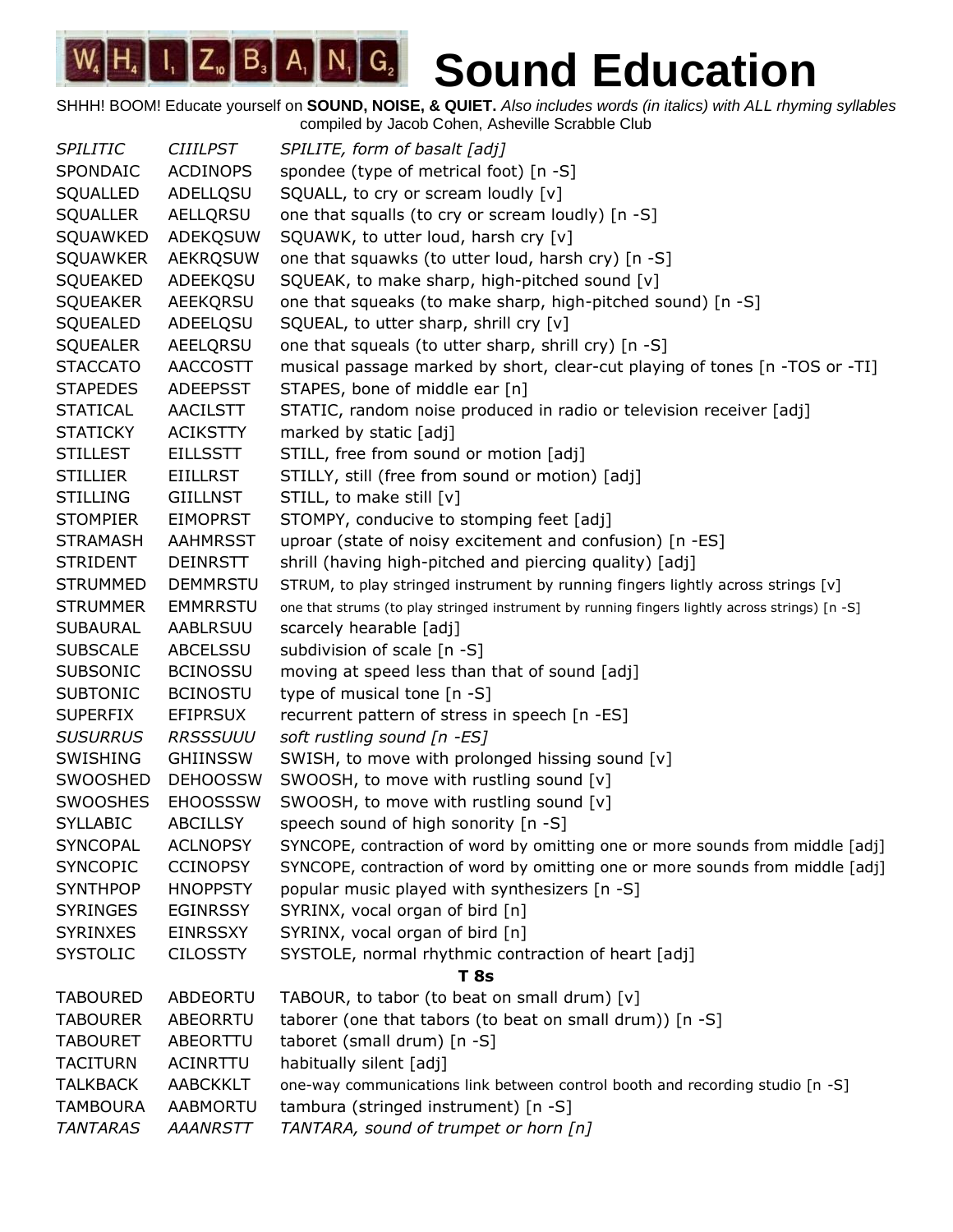SHHH! BOOM! Educate yourself on **SOUND, NOISE, & QUIET.** *Also includes words (in italics) with ALL rhyming syllables* compiled by Jacob Cohen, Asheville Scrabble Club

*TATHATAS AAAHSTTT TATHATA, ultimate nature of all things in Buddhism [n] TENORINO EINNOORT high tenor [n -NI]* TENORIST EINORSTT one who sings tenor or plays tenor instrument [n -S] TENORMAN AEMNNORT person who plays tenor saxophone [n -MEN] TERZETTO EEORTTTZ vocal or instrumental trio [n -S or -TI] THEREMIN EEHIMNRT musical instrument [n -S] THRENODE DEEHNORT threnody (song of lamentation) [n -S] THRENODY DEHNORTY song of lamentation [n -DIES] THROATED ADEHORTT THROAT, to utter in hoarse voice [v] THROSTLE EHLORSTT songbird (bird that utters musical call) [n -S] THRUMMED DEHMMRUT THRUM, to play stringed instrument idly or monotonously [v] THRUMMER EHMMRRUT one that thrums (to play stringed instrument idly or monotonously) [n -S] THRUSHES EHHRSSTU THRUSH, songbird (bird that utters musical call) [n] THUDDING DDGHINTU THUD, to make dull, heavy sound [v] THUMPING GHIMNPTU THUMP, to strike so as to make dull, heavy sound [v] THUNDERY DEHNRTUY accompanied with thunder [adj] / [adj -RIER, -RIEST] THUNKING GHIKNNTU THUNK, to make sudden, muffled sound [v] TICKTACK ACCIKKTT to ticktock (to make ticking sound of clock) [v -ED, -ING, -S] TICKTOCK CCIKKOTT to make ticking sound of clock [v -ED, -ING, -S] TIMPANUM AIMMNPTU tympanum (middle ear) [n -NA, -S] TINKLIER EIIKLNRT TINKLY, producing tinkling sound [adj] TINKLING GIIKLNNT TINKLE, to make slight, sharp, metallic sounds [v] TINNITUS IINNSTTU ringing sound in ears [n -ES] TITTERED DEEIRTTT TITTER, to utter restrained, nervous laugh [v] TITTERER EEIRRTTT one that titters (to utter restrained, nervous laugh) [n -S] TOCCATAS AACCOSTT TOCCATA, musical composition usually for organ [n] TONALITY AILNOTTY system of tones [n -TIES] TONELESS EELNOSST lacking in tone [adj] TONETICS CEINOSTT phonetic study of tone in language [n] TONGUING GGINOTTU use of tongue in articulating notes on wind instrument [n -S TONIFIED DEFIINOT TONIFY, to give tone to [v] TONIFIES EFIINOST TONIFY, to give tone to [v] TOODLING DGILNOOT TOODLE, to tootle (to toot softly or repeatedly) [v] TOOTLING GILNOOTT TOOTLE, to toot softly or repeatedly [v] TORCHIER CEHIORRT TORCHY, characteristic of torch song [adj] TRIBRACH ABCHIRRT type of metrical foot [n -S] TRIGRAPH AGHIPRRT group of three letters representing one sound [n -S] TRILLING GIILLNRT TRILL, to sing or play with vibrating effect  $[v]$ TRIMETER EEIMRRTT verse of three metrical feet [n -S] TRIPWIRE EIIPRRTW low-placed hidden wire that sets off alarm or trap [n -S] TRISEMIC CEIIMRST TRISEME, type of metrical foot [adj] TROCHAIC ACCHIORT trochee (type of metrical foot) [n -S] TROMBONE BEMNOORT brass wind instrument [n -S] *TRUEBLUE BEELRTUU person of unwavering loyalty [n -S] TSKTSKED DEKKSSTT TSKTSK, to tsk (to utter exclamation of annoyance) [v]* TUNEABLE ABEELNTU tunable (capable of being tuned) [adj]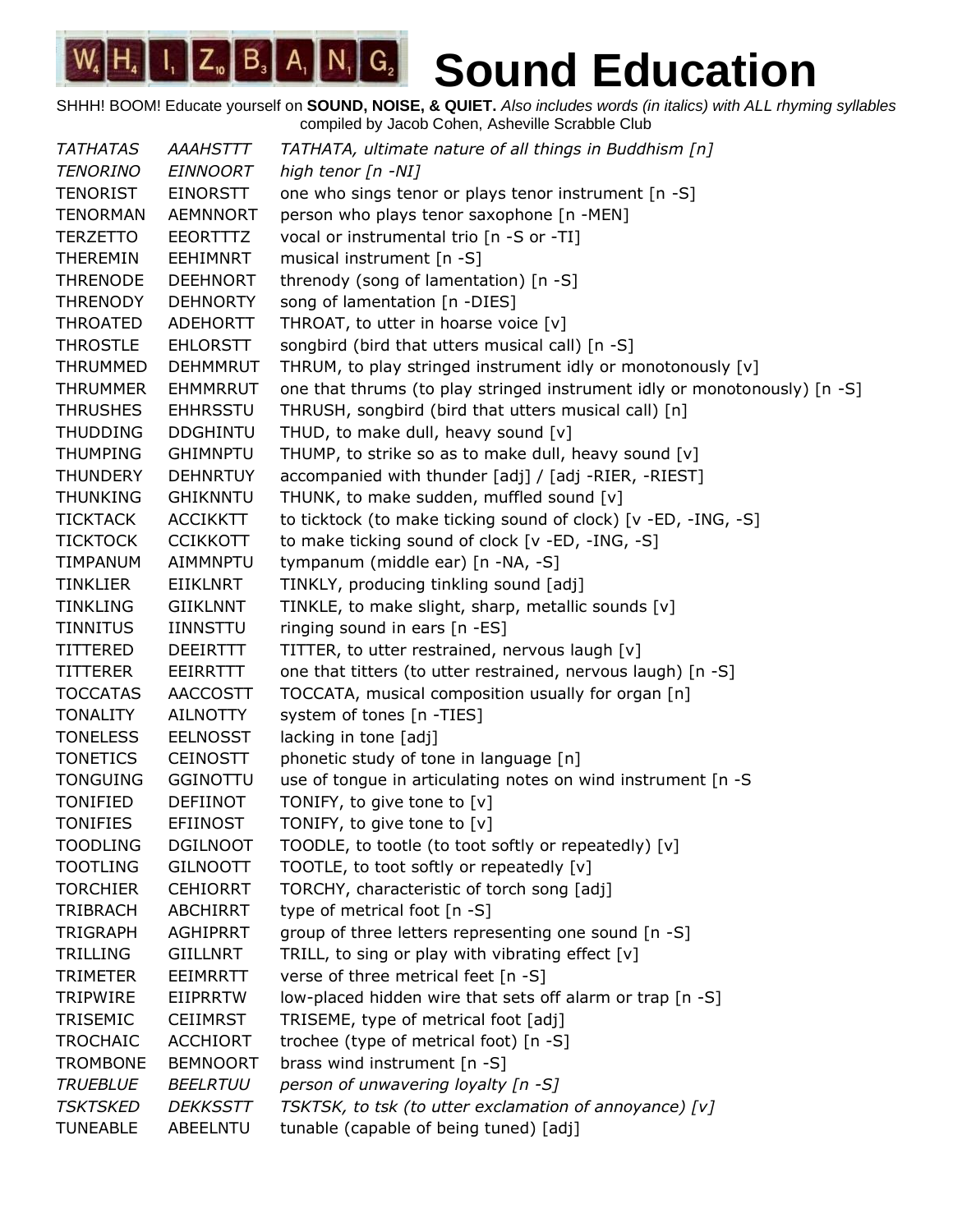| <b>TUNEABLY</b> | <b>ABELNTUY</b> | TUNEABLE, tunable (capable of being tuned) [adv]                            |
|-----------------|-----------------|-----------------------------------------------------------------------------|
| <b>TUNELESS</b> | <b>EELNSSTU</b> | not tuneful [adj]                                                           |
| <b>TWANGIER</b> | <b>AEGINRTW</b> | TWANGY, twanging [adj]                                                      |
| <b>TWANGING</b> | <b>AGGINNTW</b> | TWANG, to make sharp, vibrating sound [v]                                   |
| <b>TWANGLER</b> | <b>AEGLNRTW</b> | one that twangles (to twang (to make sharp, vibrating sound)) [n -S]        |
| <b>TWEETING</b> | <b>EEGINTTW</b> | TWEET, to chirp (to utter short, shrill sound) [v]                          |
|                 |                 | <b>U</b> 8s                                                                 |
| <b>UNFLUTED</b> | <b>DEFLNTUU</b> | FLUTE, to play on flute (woodwind instrument) [adj]                         |
| <b>UNMUFFLE</b> | EFFLMNUU        | to free from something that muffles [v -D, -LING, -S]                       |
| <b>UNPOETIC</b> | <b>CEINOPTU</b> | not poetic (pertaining to poetry (literary work in metrical form)) [adj]    |
| <b>UNRHYMED</b> | <b>DEHMNRUY</b> | RHYME, to compose verse with corresponding terminal sounds [adj]            |
| <b>UNSILENT</b> | EILNNSTU        | SILENT, making no sound or noise [adj]                                      |
| <b>UNSTRESS</b> | <b>ENRSSSTU</b> | syllable having relatively weak stress [n -ES]                              |
| <b>UNTINGED</b> | <b>DEGINSTU</b> | TING, to emit high-pitched metallic sound [adj]                             |
| <b>UNTUNING</b> | <b>GINNNTUU</b> | UNTUNE, to put out of tune [v]                                              |
| <b>UNVERSED</b> | <b>DEENRSUV</b> | not versed (to versify (to change from prose into metrical form)) [adj]     |
| <b>UPTALKED</b> | ADEKLPTU        | UPTALK, to speak with rising intonation [v]                                 |
|                 |                 | <b>V</b> 8s                                                                 |
| VAROOMED        | <b>ADEMOORV</b> | VAROOM, to vroom (to run engine at high speed) [v]                          |
| VELARIZE        | AEEILRVZ        | to pronounce with back of tongue touching soft palate [v -D, -ZING, -S]     |
| <b>VERSELET</b> | <b>EEELRSTV</b> | short group of lines that form unit in poem or song [n -S]                  |
| <b>VERSEMAN</b> | <b>AEEMNRSV</b> | one who versifies [n -MEN]                                                  |
| <b>VERSICLE</b> | <b>CEEILRSV</b> | short line of metrical writing [n -S]                                       |
| <b>VIBRANCE</b> | ABCEINRV        | vibrancy (quality or state of being vibrant) [n -S]                         |
| <b>VIBRANCY</b> | ABCINRVY        | quality or state of being vibrant [n -CIES]                                 |
| <b>VIGOROSO</b> | <b>GIOOORSV</b> | with emphasis and spirit, used as musical direction [adv]                   |
| <b>VIRAGOES</b> | <b>AEGIORSV</b> | VIRAGO, noisy, domineering woman [n]                                        |
| VIRGINAL        | AGIILNRV        | musical instrument [n -S]                                                   |
| <b>VIRTUOSA</b> | <b>AIORSTUV</b> | female virtuoso [n -S, -SE]                                                 |
| <b>VIRTUOSO</b> | <b>IOORSTUV</b> | highly skilled artistic performer [n -SI, -S]                               |
| <b>VIVACITY</b> | <b>ACIITVVY</b> | quality or state of being lively [n -TIES]                                  |
| <b>VOCALESE</b> | <b>ACEELOSV</b> | form of jazz singing [n -S]                                                 |
| <b>VOCALISE</b> | <b>ACEILOSV</b> | to vocalize (to produce with voice) [v -D, -SING, -S]                       |
| VOCALISM        | <b>ACILMOSV</b> | act of vocalizing (to produce with voice) [n -S]                            |
| <b>VOCALIST</b> | <b>ACILOSTV</b> | singer (one that sings (to utter with musical inflections of voice)) [n -S] |
| <b>VOICEFUL</b> | <b>CEFILOUV</b> | sonorous (characterized by full and loud sound) [adj]                       |
| <b>VOODOOED</b> | DDE0000V        | VOODOO, to hex (to cast evil spell upon) [v]                                |
| <b>VOWELLED</b> | <b>DEELLOVW</b> | VOWEL, type of speech sound [adj]                                           |
|                 |                 | <b>W</b> 8s                                                                 |
| WAILSOME        | <b>AEILMOSW</b> | wailful (mournful (expressing grief or sorrow)) [adj]                       |
| <b>WAKANDAS</b> | <b>AAADKNSW</b> | WAKANDA, supernatural force in Sioux beliefs [n]                            |
| WARBLIER        | ABEILRRW        | WARBLY, voiced in trilling or quavering manner [adj]                        |
| WARBLING        | ABGILNRW        | WARBLE, to sing with melodic embellishments [v]                             |
| <b>WARHORSE</b> | <b>AEHORRSW</b> | musical or dramatic work that has been performed to excess [n -S]           |
| WHAMMING        | <b>AGIMMNW</b>  | WHAM, to hit with loud impact [v]                                           |
|                 |                 |                                                                             |
| <b>WHEEPING</b> | <b>EEGHINPW</b> | WHEEP, to wheeple (to give forth prolonged whistle) [v]                     |